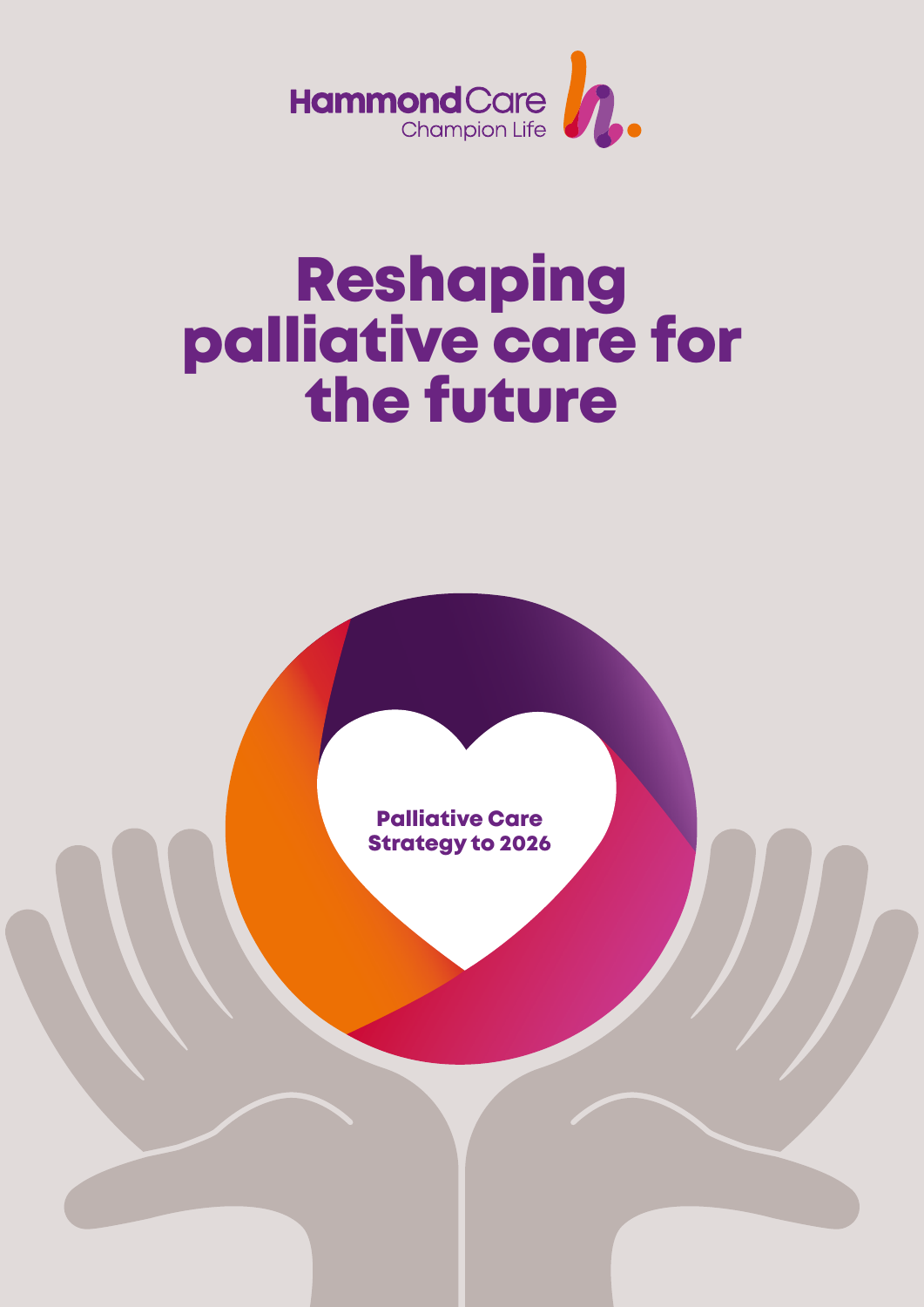# **Contents**

# **[4](#page-3-0) [Executive Summary](#page-3-0)**

**[5](#page-4-0) [Our Commitment –](#page-4-0) [Statement from the CEO](#page-4-0)**

**[6](#page-5-0) [What is Palliative](#page-5-0) [and End-of-Life Care?](#page-5-0)**

**[8](#page-7-0) [Strategic Environmental](#page-7-0) [Context](#page-7-0)**

> **[14](#page-13-0) [Our impact](#page-13-0)**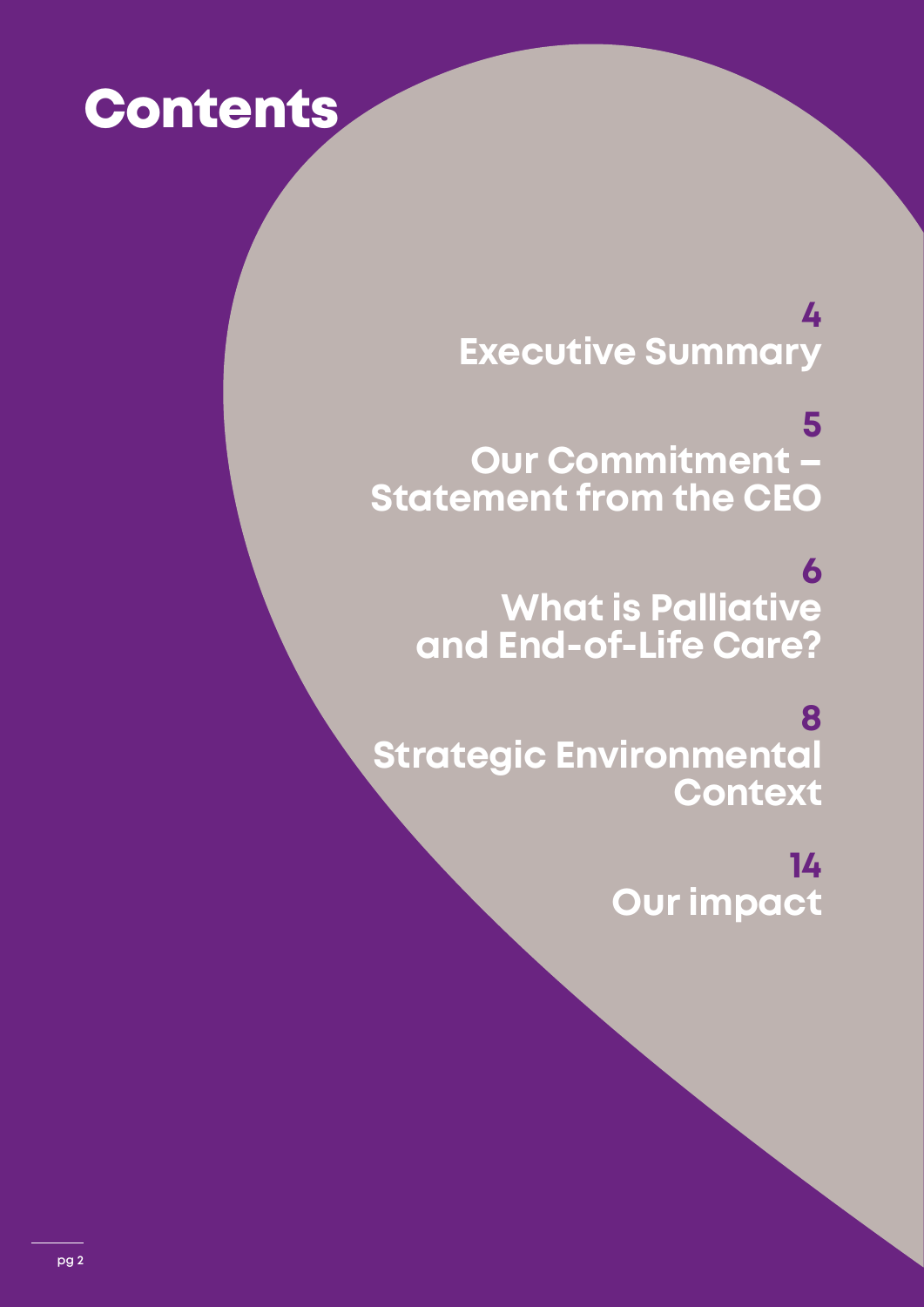**[24](#page-23-0) Our Current [Service Delivery](#page-23-0)**

**[30](#page-29-0) [Our Thought Leadership](#page-29-0)**

**[33](#page-32-0) [Next Steps](#page-32-0)** 

**[34](#page-33-0) [Glossary](#page-33-0)**

**[35](#page-34-0) [Appendices](#page-34-0)**

**[38](#page-37-0) [References](#page-37-0)**

Disclaimer: Information is current as of March 2022.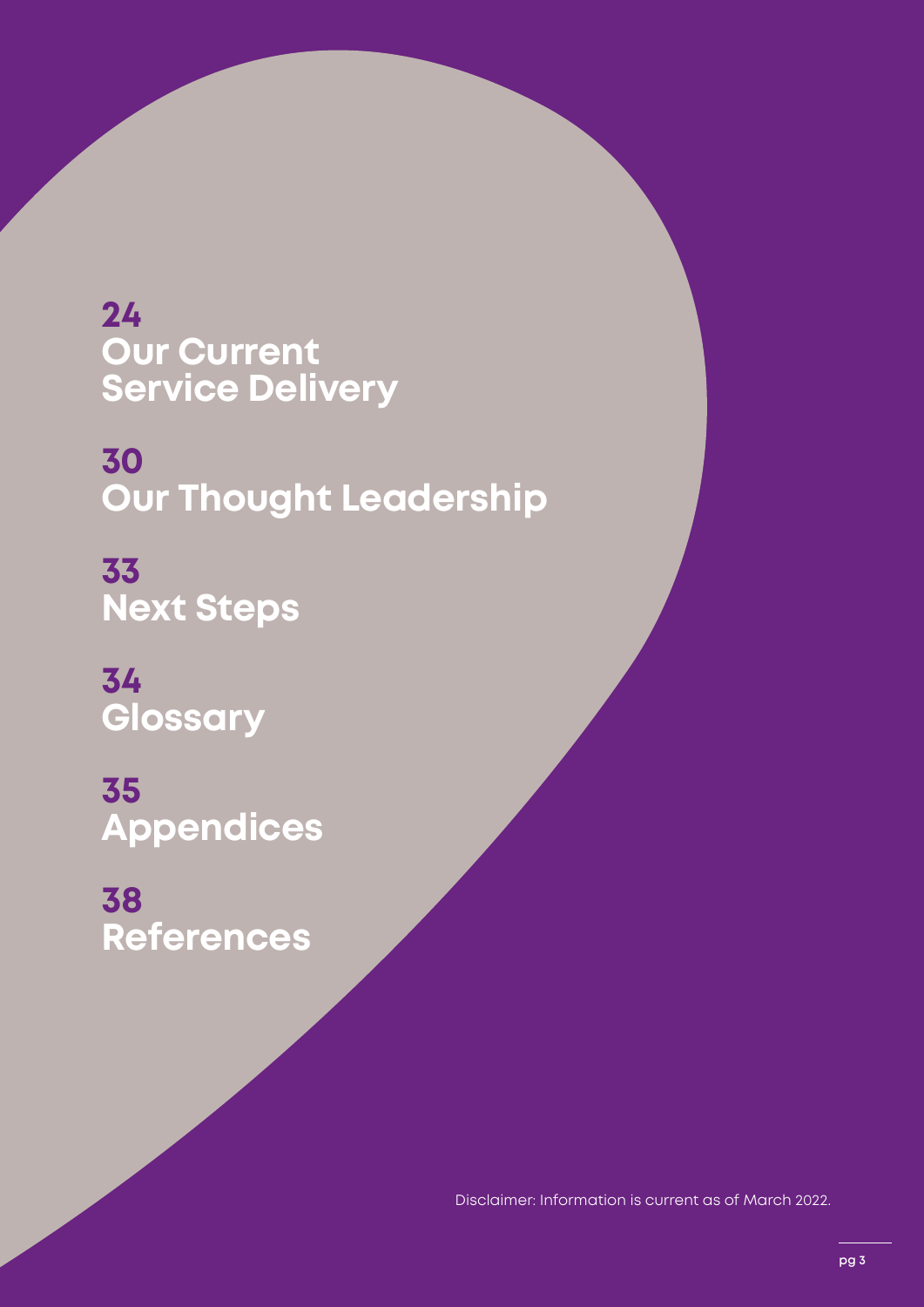# <span id="page-3-0"></span>Executive summary

# Everyone deserves to die with dignity. Yet many don't get to choose where and how they live during the last days or months of their lives.

Palliative care respects people's needs and preferences at the end-of-life and offers compassionate and tailored care to those at their most vulnerable. Overcoming barriers to accessing quality palliative care requires a strategic and collaborative approach, especially with Australia's increasing ageing population.

Covid-19 has ignited conversation around death and dying, with a spotlight on the importance of caring for at-risk and older populations. The 2021 Royal Commission into Aged Care, Quality and Safety has identified palliative care as one of four areas for immediate attention.<sup>1</sup>

We aim to empower and respect people's choices at the end-of-life and make sure they have access to quality care at the right time, no matter where they are.

## Our 2026 Strategy outlines our four critical goals. We want to:

- 1. Enable people to die with dignity.
- 2. Improve palliative care equity and access for vulnerable communities.

3. Improve knowledge, skills and confidence in palliative care for the workforce and community.

## 4. Lead the health and aged care sector in palliative care services and research.

Over the next five years we will embed our expertise wherever the person we are caring for is located – in the community, in residential aged care homes or in hospital. We will continue to tailor care to the individual and support our patients, clients, residents and their families/carers with compassion, understanding and evidence-based practice. We will focus on improving the sector through collaboration with strategic partners and fellow thought leaders and by sharing our knowledge and skills through education, support, training and resources.

Through our strategy and model of care we want to improve quality of life for people in need – in particular those that others can't or won't.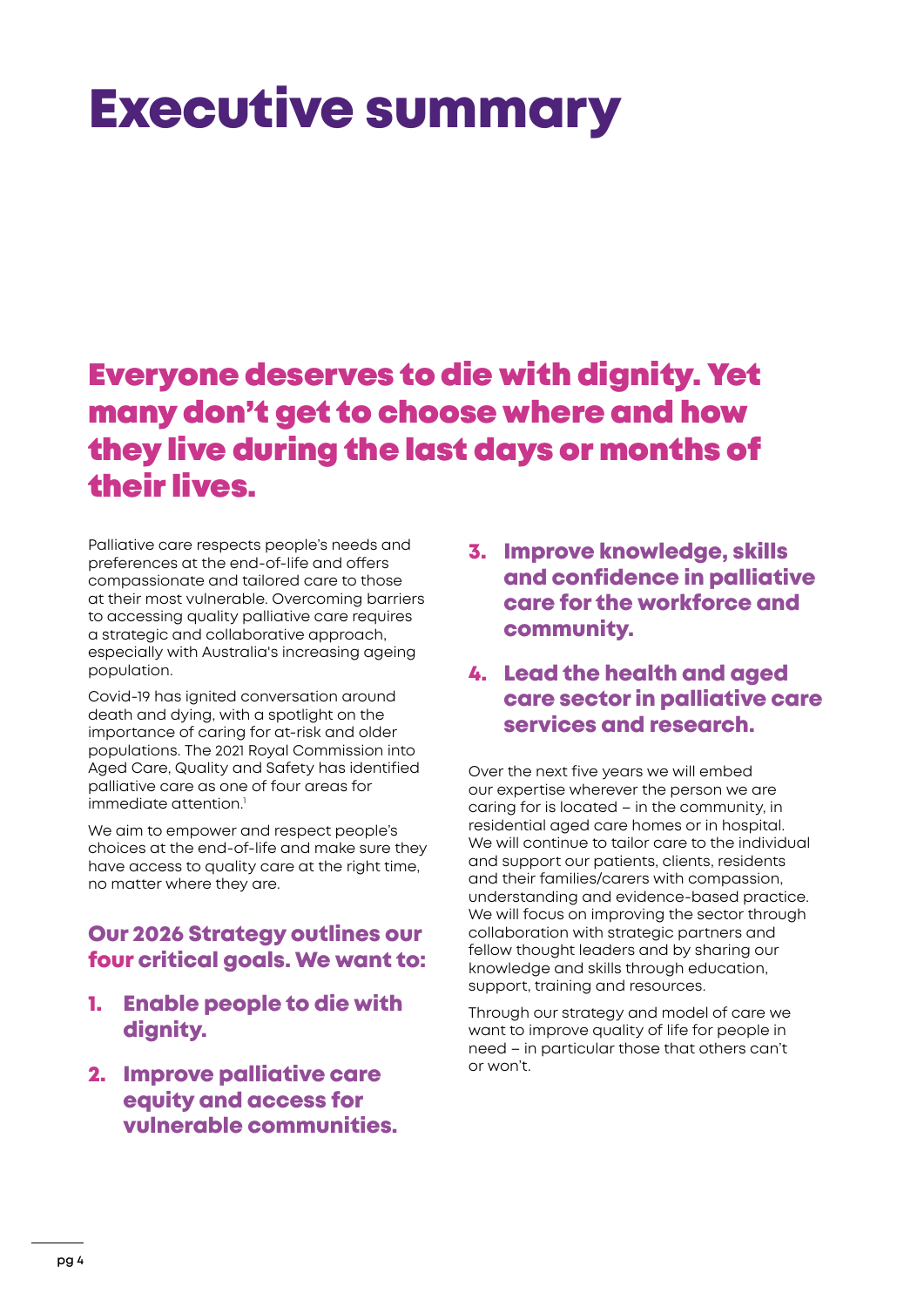# <span id="page-4-0"></span>Our commitment – Statement from the CEO

There's nothing more universal than death. But when it comes to understanding or accessing quality care when it matters most, our experiences are quite different.

Demand for palliative care is expected to double by 2050 due to a rapidly ageing population and increased chronic illness, sparking a need to ensure equitable access to services at the right time and in the right place.<sup>23</sup>

Palliative care is about living life to the very end with peace and dignity. But sadly many people, from healthcare providers to the general public, think it is about just seeing out final days and without the support and care they really need.<sup>4</sup>

This might be why up to 75% of people dying in Australia miss out on palliative care. In residential aged care this is even worse, with only 6% of those dying assessed as needing palliative care – even though 53% approach their last days with complex health needs.<sup>567</sup>

Access to palliative care in rural and remote areas is at times described as a postcode lottery – if you happen to live in the bush or in regional Australia, you are likely to have just a quarter of the level of service as you might have in the city.<sup>8</sup>

It's time for this to change, and HammondCare is ready to be part of the answer.

Our team has worked tirelessly to develop a comprehensive five-year strategy that amplifies our leadership position in palliative care and uses it to improve understanding and access to quality care wherever we can.

In this strategy, we renew our commitment to palliative care by bringing our expertise to wherever the person is – in the community, in residential care or in hospital.

We are exploring new ways of offering palliative support and relationship-based care where others can't or won't.

## We aim to empower and respect the choices of people at the end-of-life and to offer timely and quality care wherever they are.

To achieve this, we'll deepen our engagement, strengthen integration and partnerships, and enhance our sector leadership.

During our consultation with families, staff and external experts, we were told, *"HammondCare is very trusted – it can use its credibility to influence at a national, social and political level, which would be very useful and benefit the whole sector."*

We will continue to set global standards in care for people in need, particularly vulnerable communities. We lead research and also share our expertise through education and consultancy through the Palliative Centre. Whether you are a policy maker, aged or healthcare professional, peak body, academic or consumer, we appreciate your interest and contribution to palliative and end-of-life care.

We'll strive to meet people's final wishes and walk the journey alongside them, helping bring comfort and peace at the end-of-life. We invite you to partner with us in achieving our goals.

Yours faithfully,

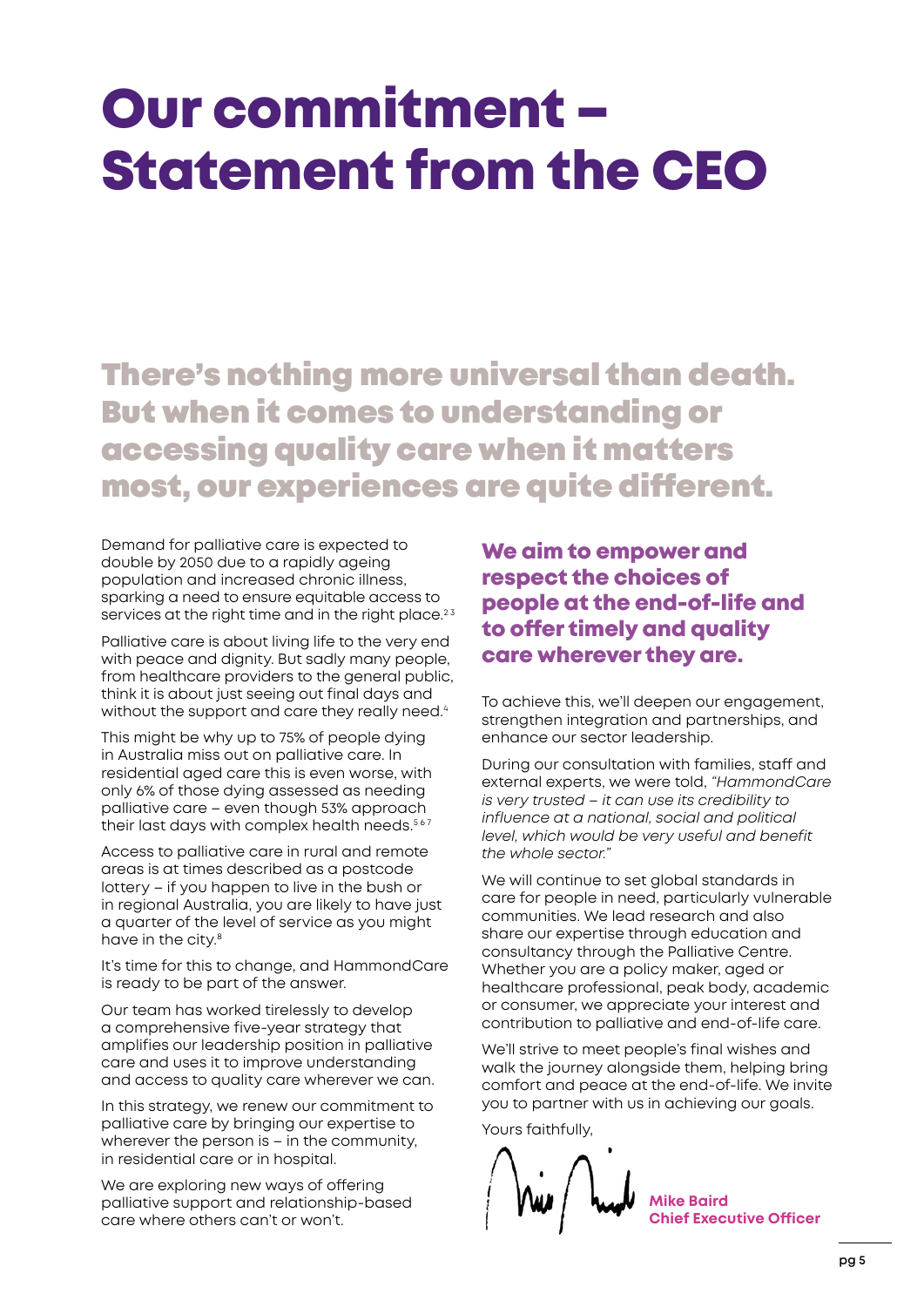# <span id="page-5-0"></span>What is Palliative and End-of-Life Care?

"Palliative Care is an approach that improves the quality of life of patients and their families who are facing problems associated with life-threatening illness. It prevents and relieves suffering through the early identification, correct assessment and treatment of pain and other problems, whether physical, psychosocial and spiritual." 9

#### — World Health Organisation

By 2031, approximately 5.7million Australians will be 65 years and over, with the number of First Nations peoples in the same age bracket increasing from 3% of the population to 7%.<sup>10</sup> Equitable access to quality palliative care services for those living with life-limiting illnesses is an increasing imperative.

#### Palliative care

In Australia, patients with life-limiting illnesses have a range of rights and expectations, including effective pain management and palliative care (see Appendix 1). But every person is different – and so are their needs. They may be at a different age or stage of their disease or have different cultural, social, emotional, physical and spiritual needs. They may need care for a short time, at intermittent intervals or consistently over months or years.

Regardless of individual circumstances, palliative care supports people and their families/carers living with life limiting illnesses. The focus of this care includes maximising quality of life, care planning, facilitating endof-life conversations and management of symptoms in partnership with the person and their family/carer.<sup>11</sup>

Guiding Principles for Quality Palliative Care.12

- Palliative Care is personcentred care.
- Death is a part of life.
- Carers are valued and receive the care they need.
- Care is accessible.
- Everyone has a role to play in palliative care.
- Care is highly valued and evidence-based.

**See Figure 1 on the following page: Patient-centred palliative care.**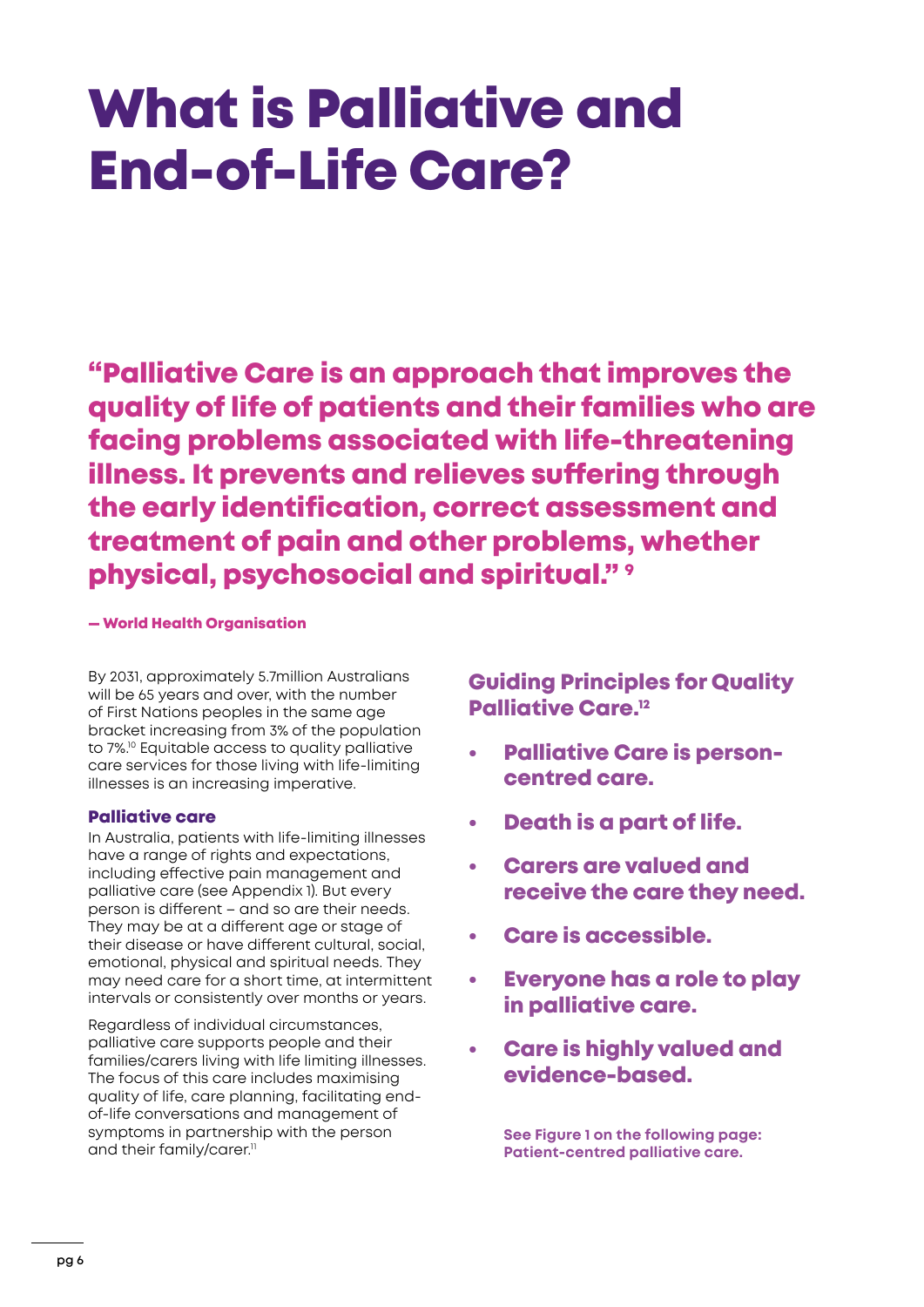

Figure 1: Patient-centred palliative care $13$ 

#### End-of-life care

When a person is reaching end-of-life, whether it be a matter of months, days or hours, endof-life care<sup>14</sup> provides physical, spiritual and psychosocial assessment, care and treatment. A multidisciplinary team supports people and their families with:

- progressive and incurable conditions,
- general frailty,
- significant existing conditions that could cause a sudden acute crisis, and
- life-threatening acute conditions caused by a sudden catastrophic event.



## A supported, respectful final journey

**Our Community Palliative Care team supported 62-year-old Rebecca to live life as independently as possible right to the end. She had two main wishes: to die at home and have her daughter Lissa, who lives in Tel Aviv, by her side.** 

**Rebecca's house was full of love, laughter, connection, respect and joy, as her siblings, partner and two children supported her during her final journey. Our care team answered questions, kept Rebecca informed of her choices and gave her and her family the time to accept her changing situation as her illness progressed.** 

**Deeply connected to their Jewish faith, Friday night Sabbath dinners were important gatherings for the family. Six days before she died, unable to actively participate anymore, the family gathered around her bedside to celebrate the weekly event to help keep her connected.** 

**After her death, while incredible sadness remains, her colourful clothes, family stories and photos serve as treasured memories for the family.** 

*"While I held my sister, I felt held by the team at HammondCare. Rachael and staff provided a continuity of care for all of us. The support we received was remarkable – sensitive, caring, knowledgeable."* 

#### Shoshana, Rebecca's sister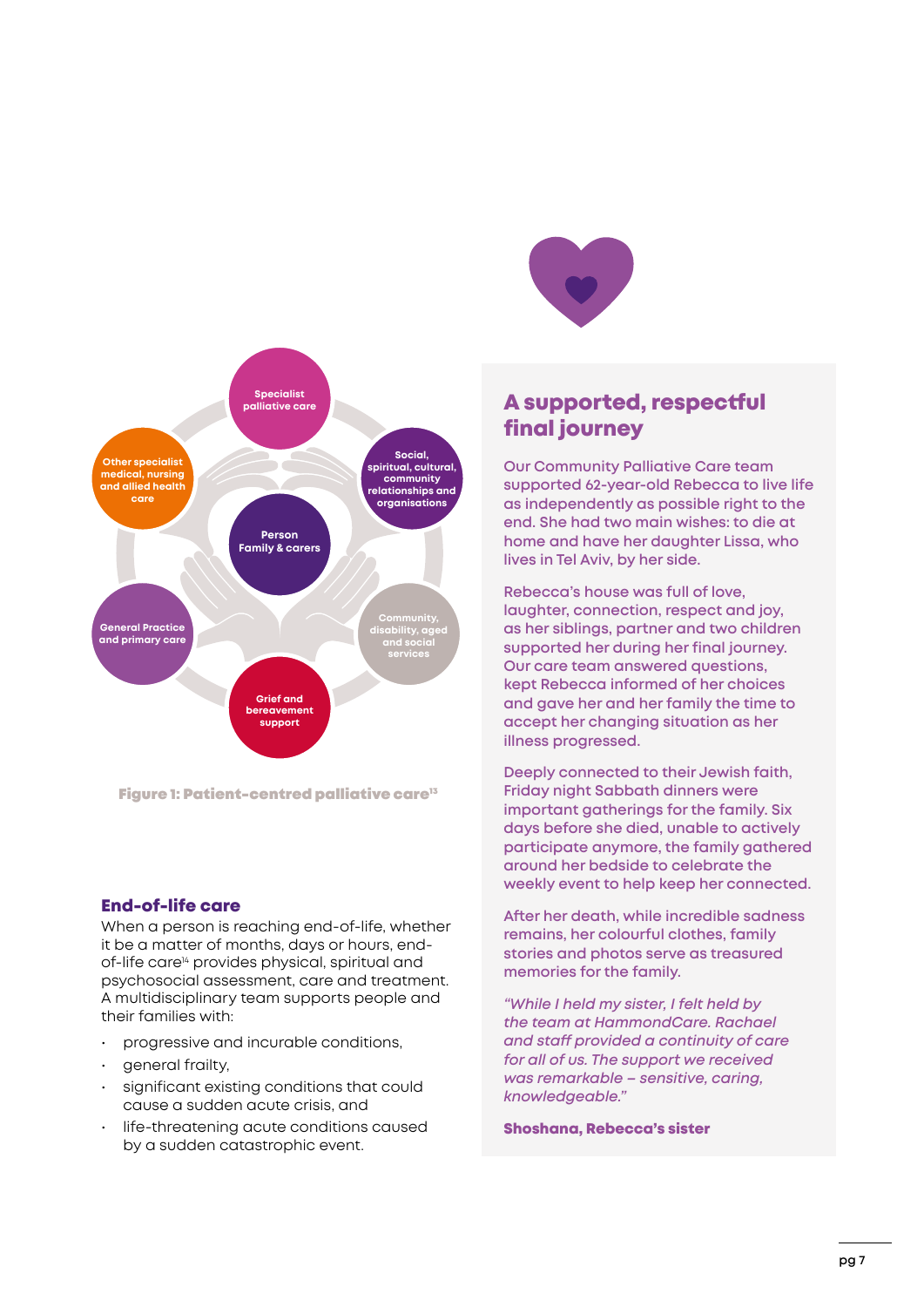# <span id="page-7-0"></span>Strategic Environmental Context

As the population ages, chronic diseases will lead to increasingly complex needs at the end-of-life for more people. The impact across the health and aged care sectors will be significant. We as an industry need to act urgently to prepare for the decades ahead.

Locations of Australian deaths in 2017.15

- Almost half were admitted hospital patients.
- 36% were in residential aged care.
- 4% in home care.
- 3% in emergency departments.

With the number of Australians who die each year expected to double in the next 25 years, demand for quality services and support will increase significantly.<sup>16</sup>

Between 50% and 90% of people may benefit from palliative care, with even conservative estimates putting the figure of those whose final stages of life could be improved at around 80,000 per year.<sup>17</sup> We need greater investment in integrated supportive care services to complement medical care. Too much of a curative focus on healthcare can lead to an over-medicalisation of death and ignore the overall experience of everyone involved – from those who are ill to their friends and family.

The Commonwealth Government's National Palliative Care Strategy<sup>18</sup> aims to make sure people affected by life-limiting illnesses get the care they need to live well to the end – and that evidence-based, quality palliative care is available to everyone who requires it.

#### Changing attitudes about death

Death is an uncomfortable topic. But this reluctance to talk openly about death, dying and grief creates a barrier for clinicians to start timely conversations with patients about their end-of-life care preferences.<sup>19</sup>

Public conversations about death and dying have increased especially through the Covid-19 pandemic. This may lead to a resurgence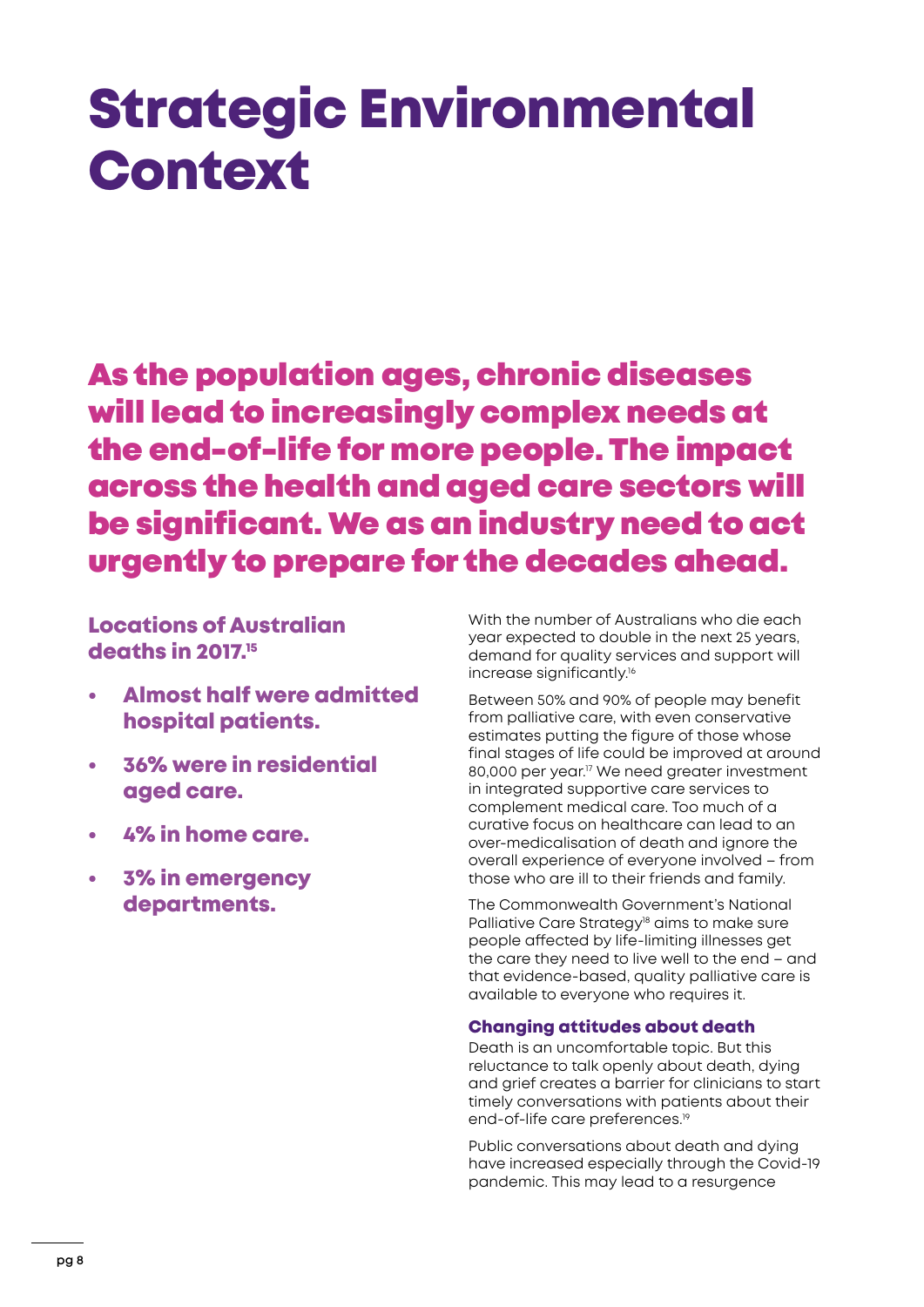of community initiatives and services like Death cafes,20 'Death Over Dinner', and death education (see Appendix 2).

With a focus on public education, building support networks and engaging communities to care for those who are dying, these initiatives strengthen community capacity, local interconnectedness and overall knowledge.

We can change the narrative by sharing stories of people in our care and show what a 'good death' looks like – encouraging the public to adopt a more proactive and confident approach to these difficult discussions.

#### Changing context on voluntary assisted dying

Voluntary assisted dying (VAD) is the assistance a health practitioner provides to a person to end their life. In recent years, different state parliaments across Australia have been debating VAD, and as of March 2022, five Australian states have passed relevant legislation including Queensland, South Australia, Tasmania, Victoria and Western Australia. The legislation is only in effect in the last two states, with Tasmania due to commence in October 2022. The VAD Bill was tabled in NSW Parliament in October 2021, and is due to be debated in 2022 by the Legislative Council.

We at HammondCare believe changes in legislation regarding VAD don't consider the circumstances that might influence a person's decision or ability to provide informed consent. They place vulnerable people at greater risk of having their lives ended without their consent. We oppose the legalisation of VAD and instead endorse palliative care as the appropriate service for people who are dying.

#### Barriers to accessing palliative care

Palliative care has historically been outside of the residential care sectors 'core business'. With chronic underfunding, staff shortages and structural barriers, accessing best practice end-of-life care within the sector has been challenging.

There is a shortage of non-clinical end-of-life care skills for people in both residential care homes and community settings which is also limiting access to quality care. Exponential growth in the number of people needing support to live well at home means the sector is facing a lack of available care workers.

Australia's metropolitan areas are fortunate to be among a relatively small number of cities with access to high quality, comprehensive palliative care. But there are many persistent barriers and gaps to overcome – including a historical focus on supporting only people with cancer, complex funding models, structural barriers, skills shortages and poorly resourced regional areas (see Appendix 3).

#### Royal Commission into Aged Care, Quality and Safety findings

One of the four areas the Royal Commission identified for immediate attention in 2021 was palliative care.21 This includes better access to specialists, health practitioners and health services, a new primary care model with accredited aged care GPs, collaboration between federal and state governments for a better residential aged care model, and specialised training for aged care workers (see Appendix 4).

#### Changing care landscape

The lack of common understanding around palliative care and its benefits leads to inconsistent healthcare. Historically, palliative care services have focused on supporting people with cancer, but in recent years other disciplines such as renal medicine are also increasingly adopting the approach.

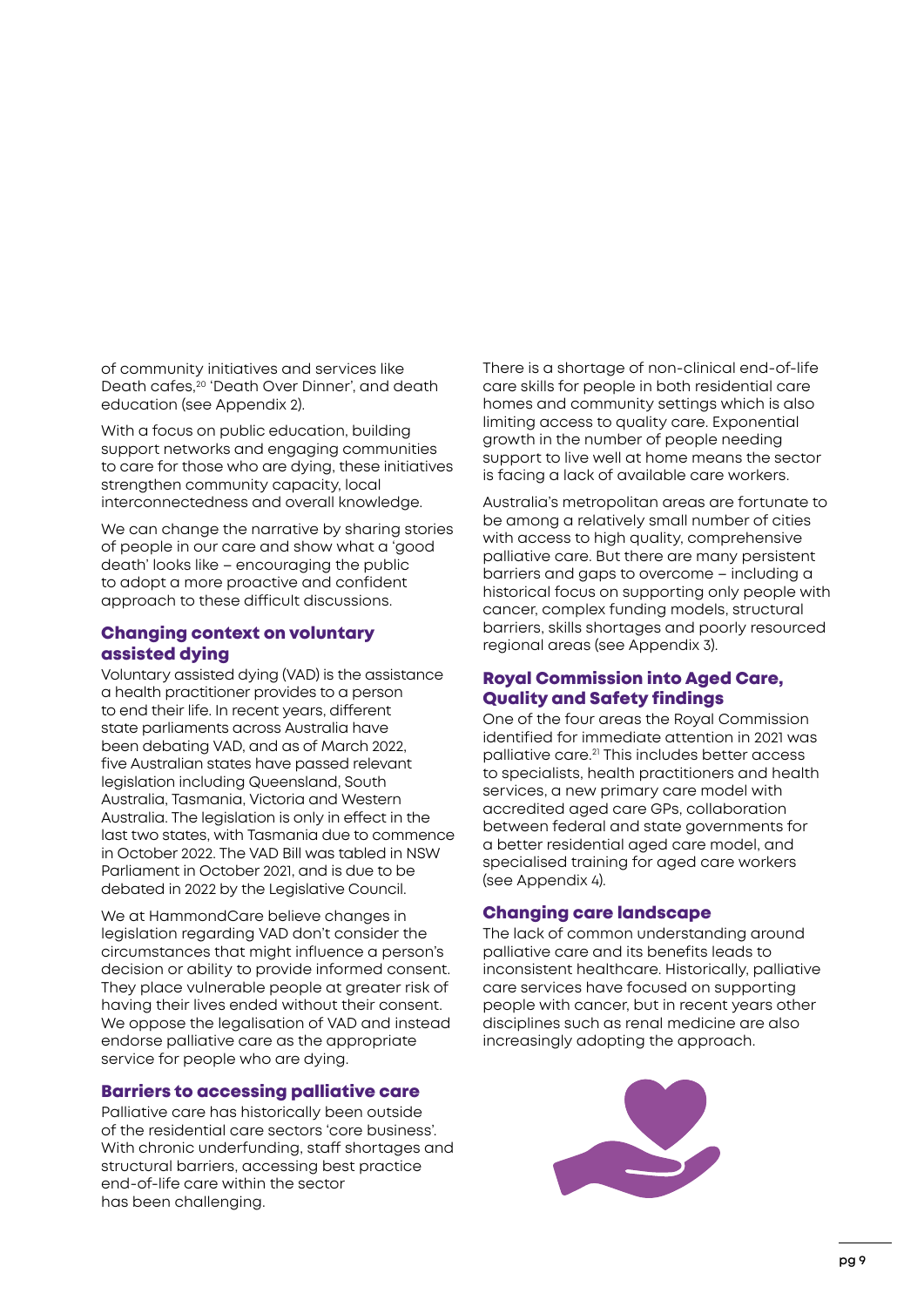

## Palliative care by numbers:

- There were 83,430 palliative care related hospitalisations across Australia in 2018-19.22
- Almost 40,500 people died in sub-acute hospital care in 2017, equivalent to half of the estimated palliative care needs of 82,000.<sup>23</sup>
- In 2008-09, only 10% people in residential aged care had highly complex needs, increasing exponentially to 53% over the following 10 years.<sup>24</sup>
- 16,159 individuals received palliative care services in primary care in 2017, accounting for 10% of deaths that year, with an estimated additional 10% who would have benefited.25

**(See Appendix 5 for more information)**

#### Hospital Care

Palliative care generalists and specialists are also in short supply, which makes hospital resourcing challenging.

In fact, specialists are at half the levels required to deliver a minimum model of care.<sup>26</sup>

Hospices could provide a useful alternative for patients in the last few weeks of life, alleviating pressures on hospital beds. Hospices are yet to receive any substantial funding in Australia, but State governments may consider this approach in the future.

#### Residential Aged Care

Our \$30billion Australian aged care sector is predicted to increase by 6%+ long-term due to our ageing population.

Changing industry regulations will likely reduce structural barriers to care and improve economic alignment to meet the increasing needs of residents (see Appendix 6).

But a lack of adequate support for ageing Australians in aged care environments will lead to a significant growth of residentialbased complex dementia over the next five years.27 The sector urgently needs more staff and skills to identify residents who are deteriorating and respond to their care needs quickly and appropriately.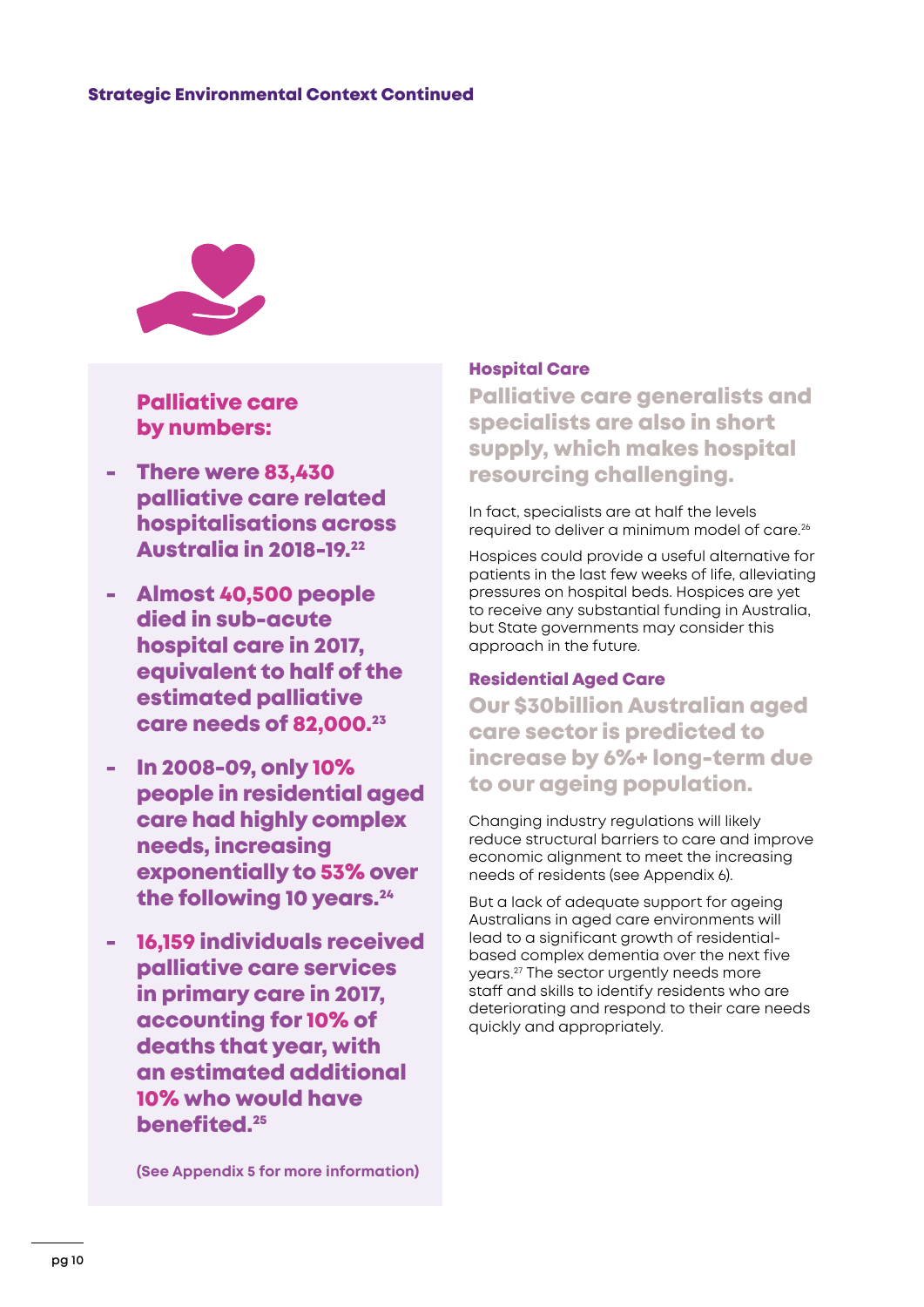#### Primary Care

[General practitioners](https://www.aihw.gov.au/reports-data/health-welfare-services/palliative-care-services/glossary/#1_gp) (GPs) play an important role across the healthcare system, particularly for aged care residents.

Currently, Medicare Benefits Schedule (MBS) items limit GPs from working cohesively with residential aged care homes to support palliative care residents. However, the Royal Commission's recommendations around accrediting GPs and new financial incentives aims to resolve this.

In smaller regional communities, a GPs role is critical during a very challenging time for both patient and their family. Often, they provide the only clinical care for patients at the endof-life who wish to remain close to home and an important interface with Specialist Palliative Care clinicians.

Without nationally consistent, routinely collected primary healthcare data that reports on GPs' role in palliative care, offering consistently optimal care across the country remains a challenge.28 The Palliative Care Outcomes Collaboration (PCOC) is working with practitioners to address this situation by developing new benchmarks in care.

#### Community Care

Less than 2% (or 2,500) of individuals who died in 2017-18 received a palliative care visit at home funded through the MBS.29

There is a growing need for home-based nursing services available 24/7 to support patients and families. Sharing the caring role across community-based health services has significant benefits, such as reducing unnecessary hospitalisations. And it creates opportunities to better engage and collaborate with organisations like the Ambulance Services.

Evidence shows that people with life-limiting illnesses often prefer to die at home. We need to shift our focus on comfort and psychosocial approaches to care that complements medical treatment.

A 64% increase in funding for home care over the next two years will focus on eliminating the existing waitlist for the service. While a large proportion of home care focuses on domestic tasks such as shopping and cleaning, trained care workers can also deliver non-clinical endof-life support.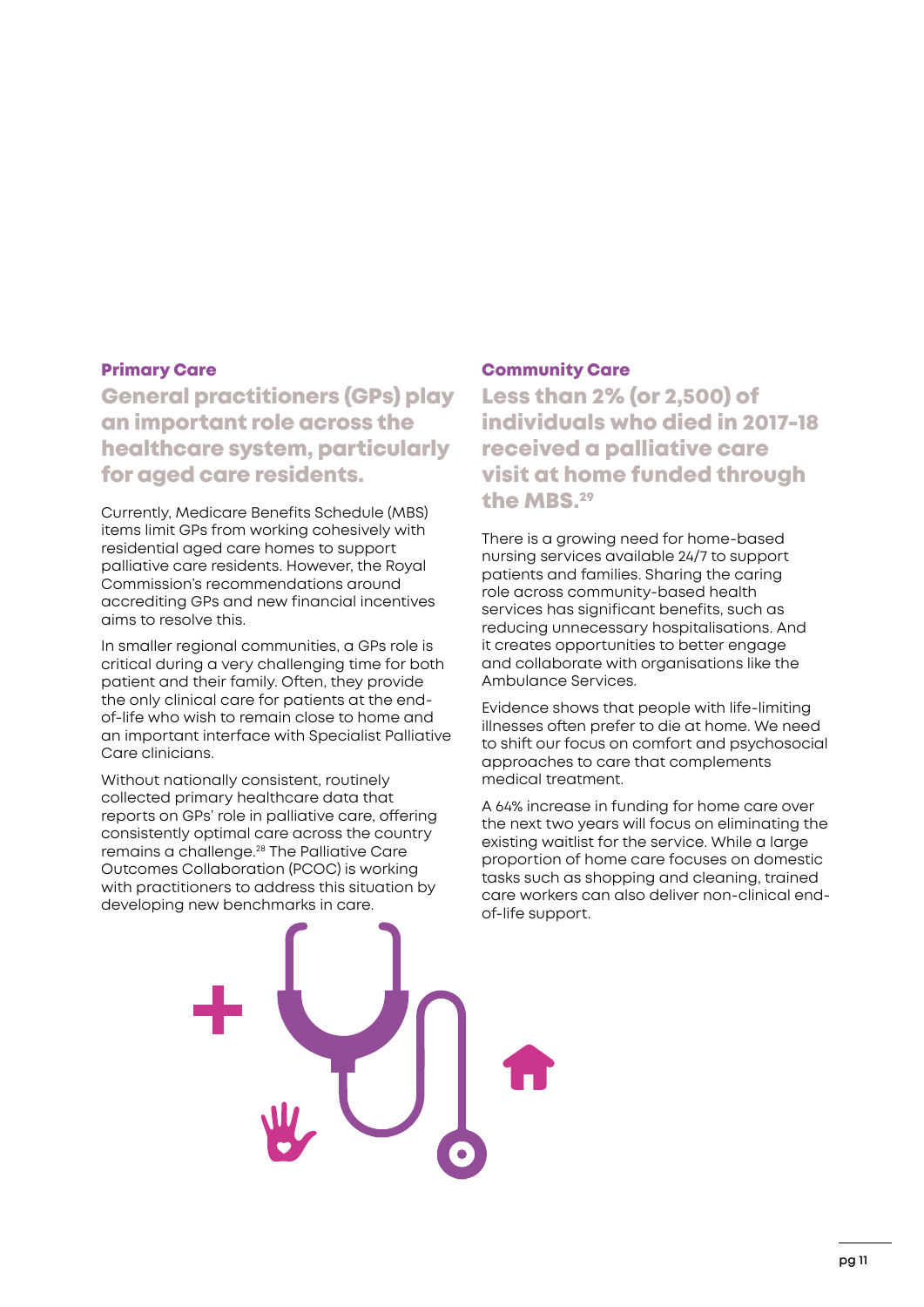

### Respecting Mary's wishes

**Moving to Australia after her divorce, Mary lived on a rural NSW property with her son for 30 years. She was deeply religious and spoke very little English. She slept on the floor of her house and used a bucket toilet. Her domestic role cleaning and cooking for her family kept her busy.**

**As Mary's mobility declined, her son started caring for her. He would use a wheelbarrow to transfer her outdoors, which she loved. Despite her increasingly frailty, Mary and her son didn't access local services or Medicare to meet Mary's health needs. Eventually the Government's Aged Care Assessment Team (ACAT) got involved. Mary did not want to go to residential aged care, so ACAT referred her to HammondCare's Home Care team to support her to live well at home.** 

**Mary's living situation was complex, and our team helped her with personal care, meals and used a translation app to communicate. Staff supported her by tailoring care around her preferences. Rather than use a bed, she chose to remain sleeping on the floor, so they bought soft mats to protect her skin. She particularly enjoyed when carers played music to invoke joy and fond memories.** 

**Mary continued to deteriorate. She was in pain, and she stopped eating and drinking. In partnership with her GP, she was referred to a local palliative care service. We built trust and rapport with her son and worked closely with him, Mary's GP and local palliative care services.**

**She started pain medication, after the team assured her son that this would not hasten her death, and Mary became more comfortable. Her two adult children visited from Malaysia, giving them an opportunity to resolve a lifetime of experiences and mend relationships. Mary passed away peacefully the day after her daughter returned home.** 

**Mary's son expressed much appreciation to HammondCare for his mother's journey, and he was extremely grateful he had the chance to tell his mother he loved her for the first time.** 

#### Investment and resources

With health professionals and care providers funded by different governments, there is limited combined funding for palliative care services for people with dementia. This has led to a lack of integrated care in communities – and consumers having to navigate complex health systems.

New federal and state and territory funding commitments to improve aged care services (see Appendix 7) should help in developing more locally appropriate services and initiatives.

#### Informing best practice palliative care

We intend to contribute to industry expertise through our strategy (see Appendix 8). We want to adopt a consistent approach in applying frameworks, using validated assessment tools and collaborating to help grow the body of evidence around best practice palliative care. To make sure systems are sustainable, the industry needs to invest in and train practitioners to understand how to use these tools in the real world – and deepen their knowledge and skills in caring for a person at the end-of-life.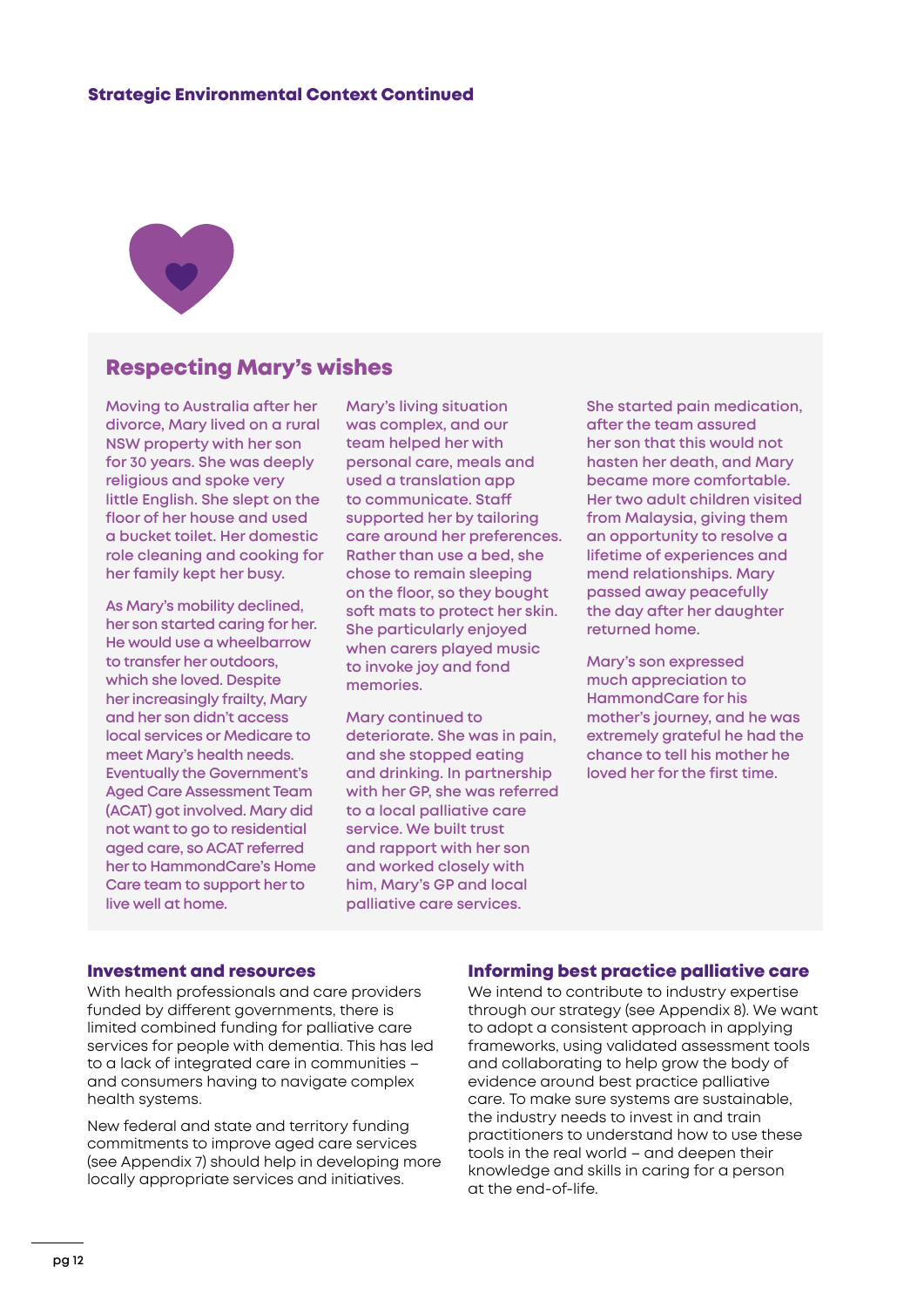#### A digital future

People will always be at the heart of excellent patient care. But with the help of technology, we'll be able to create innovative new models of care and greater efficiencies in the way we provide – and receive – health and aged care services. It will help speed up healthcare decisions, keep individuals more informed about their options and empower them to work closely with their health professional.

Digital tools and dashboards will allow us to guide excellence in clinical care and continuous improvement. Aligned with the Aged care Standards, ELDAC's Digital Dashboard<sup>30</sup> is a good example. Organisations can integrate this tool within their clinical data management system in aged care settings, to help track, provide prompts and visually report on resident data in a meaningful way to support their palliative and end-of-life care.

There are also significant opportunities to expand the use of telehealth, link eHealth datasets and increase the use of frontline tools such as iPads to optimise care in real time.

"A cultural change is needed to deliver a holistic approach to palliative care, reframing the solution with more continuity of care across providers."

– External stakeholder



# A more peaceful end-oflife for Alan

**Ninety-one-year-old Alan loved when his wife came to visit him at a regional care home. But living with Lewy Body dementia had its challenges, and Alan had frequent episodes of physical and verbal aggression. Despite repeated requests by staff, his GP still hadn't visited, so Alan was referred to Dementia Support Australia (DSA). After DSA's assessment, he was identified as having terminal agitation, demonstrating distressing hallucinations, delusions and restlessness.** 

**The Consultant supporting Alan through the DSA palliative care service recommended tailored nonpharmacological strategies to reduce his distress and helped the care home team build their confidence and capacity to support Alan's needs. DSA helped the care staff engage with their local palliative care services, sought interim medical advice from DSA's Palliative Care Specialist and purchased resources to assist in providing the best care.** 

**DSA worked closely with Alan's wife to understand his end-of-life wishes and made appropriate psychosocial support available to her to support her with her grief. Alan died a comfortable and peaceful death.**

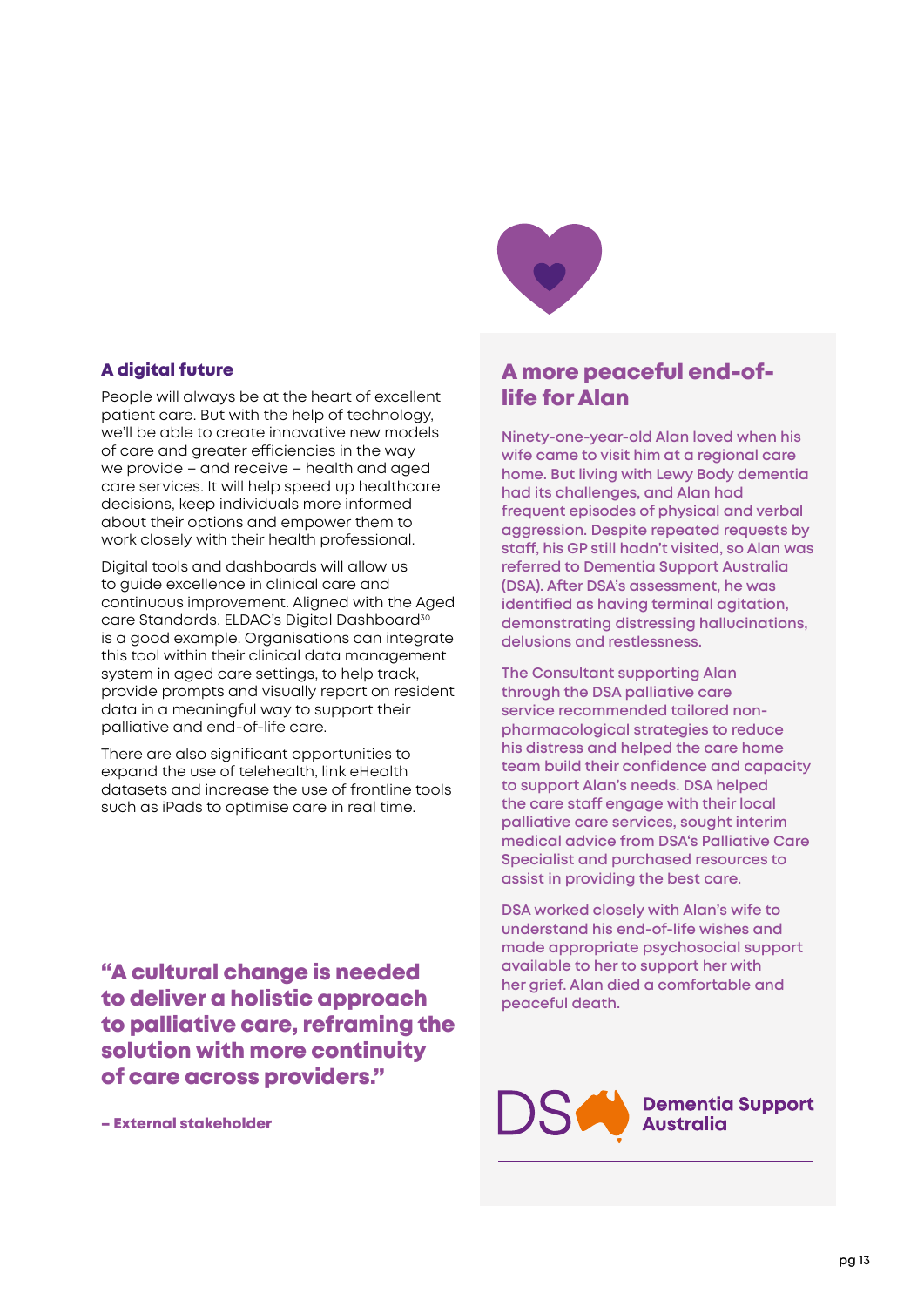# <span id="page-13-0"></span>Our impact

At HammondCare, our mission is to improve quality of life for people in need. We care for those who others won't or can't. And as experts in palliative care and complex dementia, we are uniquely placed to help lead the sector in re-shaping care across residential aged care, sub-acute hospitals and the community.

Our *Palliative Care Strategy to 2026* supports this mission. It is also closely aligned with The National Palliative Care Strategy 2018, which outlines seven Australia-wide goals for action focused on: Understanding; Capability; Access and Choice; Collaboration; Investment; Data and Evidence; and Accountability.<sup>31</sup>

This section outlines our goals and how we'll achieve them. We will focus on growing community care while maintaining our hospitals, new models of care through embedding research into practice, complex dementia, education and mentoring in situ, and advocacy for sector-wide improvements. Our Palliative Care Aim: to empower and respect the choices of people at the endof-life and to deliver timely and quality care wherever the client is.

## Our Palliative Care Goals:

- 1. Enable people to die with dignity by providing an enhanced model of care and supporting their decisions and preferences;
- 2. Improve palliative care equity and access for vulnerable communities, particularly those with complex dementia;
- 3. Improve knowledge, skills and confidence in palliative care
- for staff across health, home care and residential aged care environments and
- for the general community to increase death literacy; and
- 4. Lead the health and aged care sector by providing integrated palliative care services and in delivering world-class research.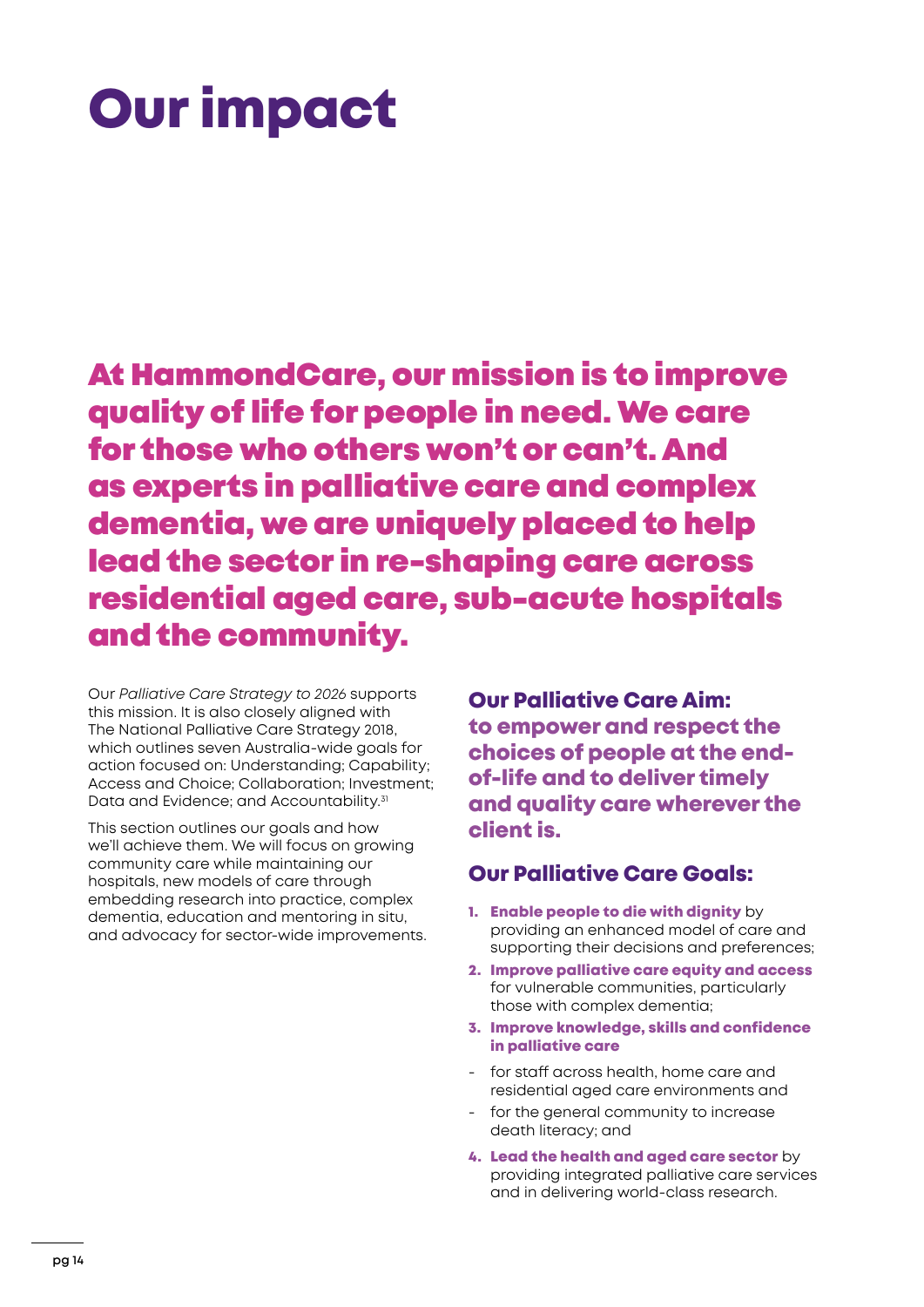

## Our goals will be underpinned by:

- integrated service delivery pathways;
- leveraging our geographic hubs;
- pastoral care;
- extending knowledge and reach, growing strong partnerships;
- sustainable investment;
- use of technology;
- and improving impact measurements.

### Across our business, our focus will be on:

- **Hospitals** maintain our footprint and grow our grief and bereavement services.
- **Care in the community** increase services and programs to support people to live well at home through our health and homecare teams, grow palliative care knowledge and education, and improve access and equity.
- **Complex dementia** grow integrated services with access to palliative care and support for people living with complex dementia.
- **Residential Care** embed a new model of care in our services and train and mentor our teams to better support residents at the end-of-life.
- Resources and education grow our consumer-focused resources and deliver training internally and externally to upskill the workforce.
- Thought leadership deliver world-class research, share our expertise and advocate for sector-wide improvements.

We will impact four key areas, which are aligned with domains outlined in our strategic directions:

## 1. Best people, highly valued

Increase staff and volunteer skills and knowledge in palliative care, and establish new career pathways and opportunities to meet growing sector needs.

## 2. Data-driven evidence based

Use evidence to inform practice, invest in innovation and better measure our impact.

### 3. Operational excellence

Provide relationship-based care through proven models of care and holistic services in supportive environments.

## 4. Shaping the sector

Re-shape the sector through leadership and advocacy, collaborating for system-wide improvements.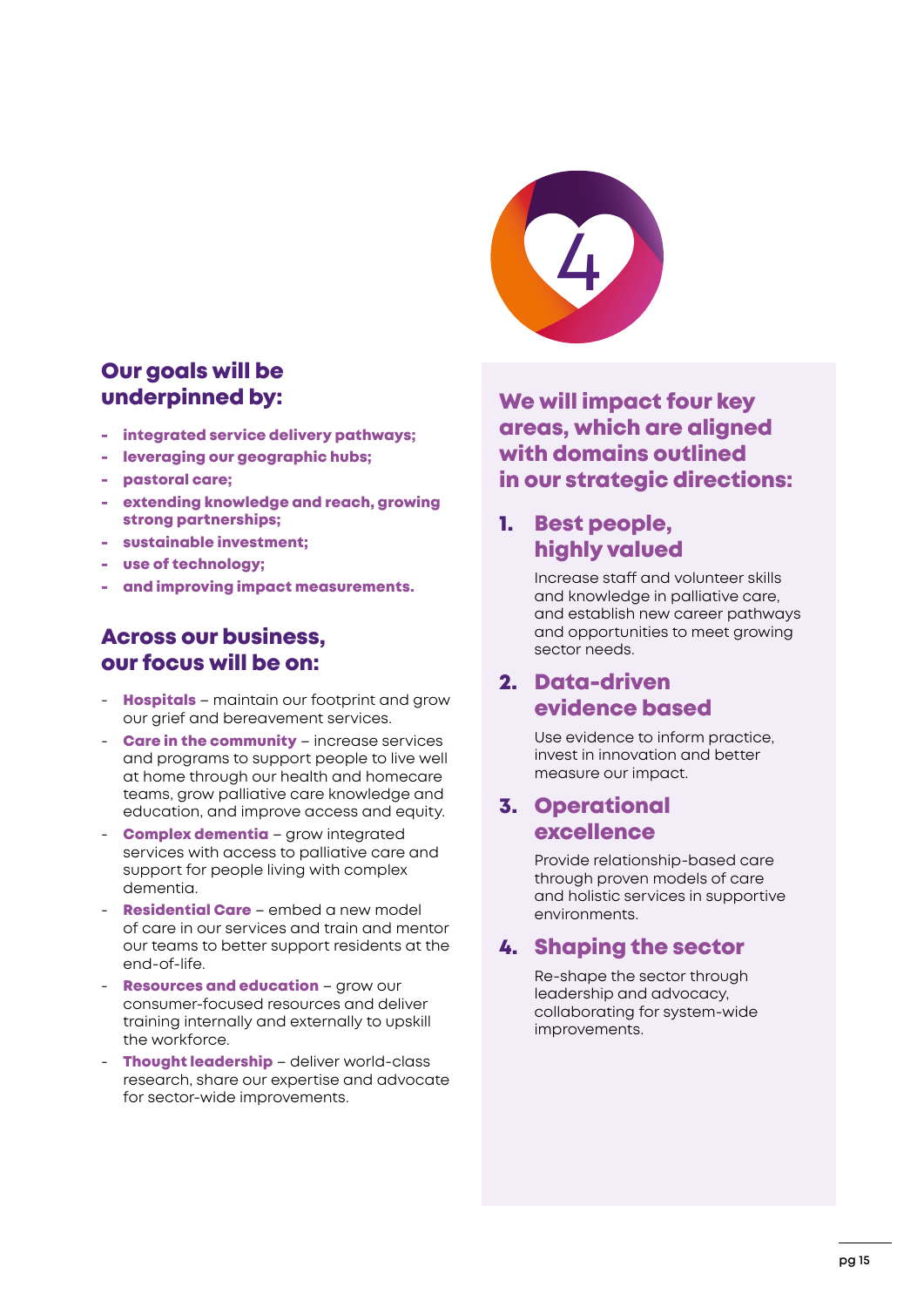

# Best people, highly valued

**Increase staff and volunteer skills and knowledge in palliative care, and establish new career pathways and opportunities to meet growing sector needs.**

| Goal                                                                                                                                                     | <b>How</b>                                                                                                                                                                                                                                                                                                                                                                                                                                                                                                                                                                                                                                    |
|----------------------------------------------------------------------------------------------------------------------------------------------------------|-----------------------------------------------------------------------------------------------------------------------------------------------------------------------------------------------------------------------------------------------------------------------------------------------------------------------------------------------------------------------------------------------------------------------------------------------------------------------------------------------------------------------------------------------------------------------------------------------------------------------------------------------|
| <b>Strengthen recruitment</b><br>opportunities in<br>palliative care by<br>positioning ourselves as<br>an Employer of Choice.                            | · Showcase our palliative care credentials in job<br>advertisements, through online channels and at career<br>events.<br>· Recruit skilled professionals with expertise and interest<br>in palliative care.<br>• Consider new and expanding staff roles to support<br>quality front-line service delivery, such as employing GPs<br>and more nurse practitioners.                                                                                                                                                                                                                                                                             |
| Goal                                                                                                                                                     | <b>How</b>                                                                                                                                                                                                                                                                                                                                                                                                                                                                                                                                                                                                                                    |
| <b>Nurture internal talent</b><br>and develop career<br>pathways to improve<br>retention.                                                                | • Develop new approaches to improve staff wellbeing and<br>satisfaction to ensure people feel highly valued for their<br>skills, commitment and expertise in end-of-life care.<br>$\cdot$ Offer new career pathways and opportunities to enhance<br>skills and share expertise across the sector.<br>· Provide scholarships for staff to complete postgraduate<br>qualifications in palliative care at partnering universities.<br>• Strengthen the learning culture through blended learning<br>models including training, mentoring and modelling to put<br>new knowledge into practice with better outcomes and<br>greater sustainability. |
| Goal                                                                                                                                                     | <b>How</b>                                                                                                                                                                                                                                                                                                                                                                                                                                                                                                                                                                                                                                    |
| <b>Develop new industry</b><br>qualifications and<br>support residential and<br>home care workers to<br>upskill in palliative care<br>and dementia care. | • Create new Australian Skills Quality Authority (ASQA)<br>accredited content in Certificate 3 in Individual Support,<br>with new optional units of competency in dementia and<br>palliative care.<br>• Consider how this new Certificate 3 accredited content<br>could be delivered more broadly across the sector.                                                                                                                                                                                                                                                                                                                          |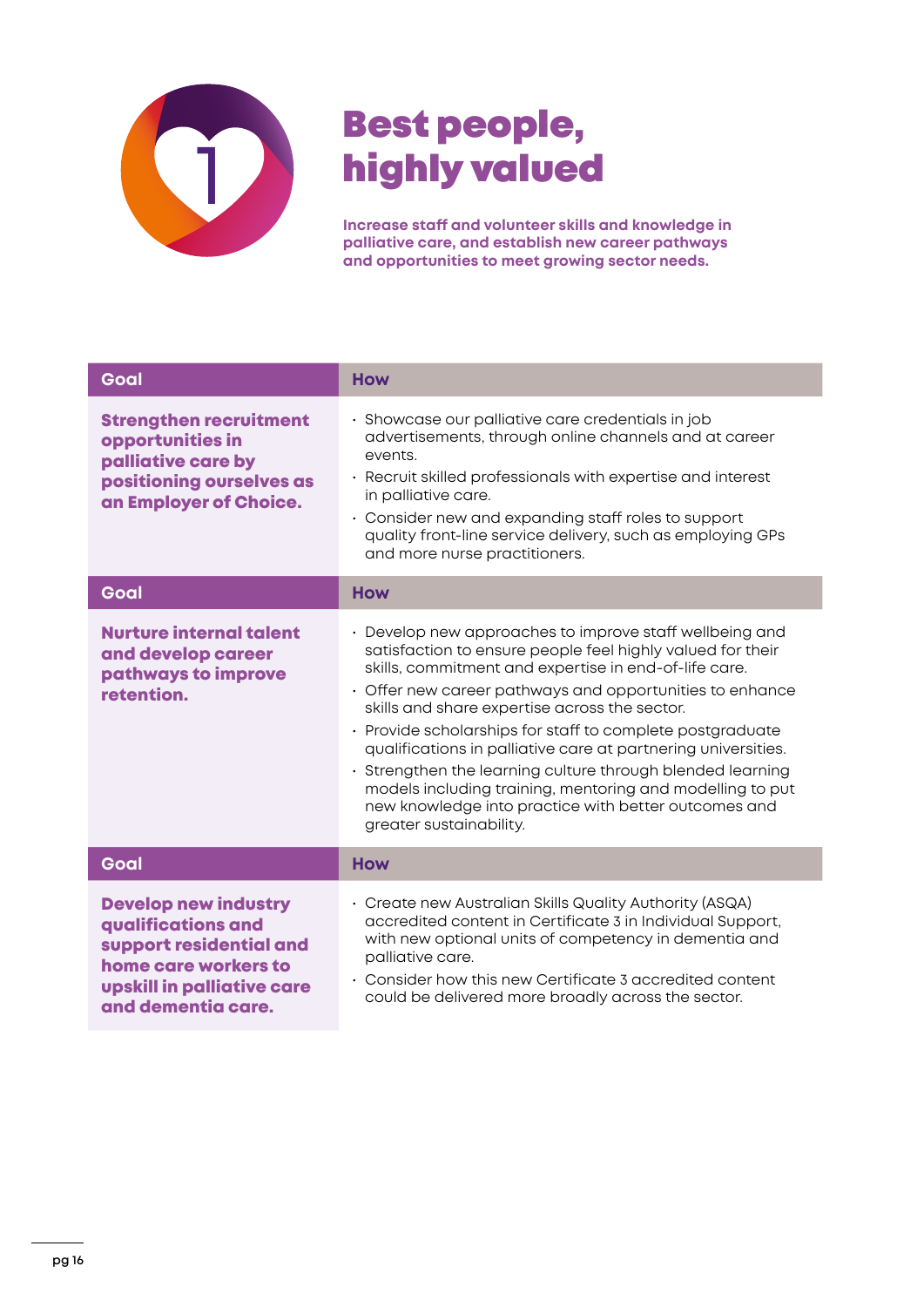| Goal                                                                                                                                                        | <b>How</b>                                                                                                                                                                                                                                                                                                                                                                                                                                                                                                                                                                                                                                                                                                                                                                                                                                                                                        |
|-------------------------------------------------------------------------------------------------------------------------------------------------------------|---------------------------------------------------------------------------------------------------------------------------------------------------------------------------------------------------------------------------------------------------------------------------------------------------------------------------------------------------------------------------------------------------------------------------------------------------------------------------------------------------------------------------------------------------------------------------------------------------------------------------------------------------------------------------------------------------------------------------------------------------------------------------------------------------------------------------------------------------------------------------------------------------|
| <b>Upskill staff and</b><br>volunteers in<br><b>HammondCare's</b><br>differentiators of<br>dementia and<br>palliative care.                                 | • Create a framework to define the knowledge and skills<br>needed for dementia and palliative care, guide staff<br>development and identify the learning resources needed<br>for implementation.<br>· Apply consistent language, terms and approach to<br>facilitate a common understanding of palliative and<br>end-of-life care with staff.<br>· Support our Care Workers to complete Certificate 3<br>(and/or complete two mandatory units on a palliative<br>approach and dementia care) through our internal<br>Registered Training Organisation.<br>· Increase our volunteer numbers and provide optimal<br>training in end-of-life support to complement the care<br>staff provide and enhance the capacity of our workforce.<br>• Promote Program of the Experience in the Palliative<br>Approach (PEPA) placements to observe and learn through<br>our specialist palliative care teams. |
| Goal                                                                                                                                                        | <b>How</b>                                                                                                                                                                                                                                                                                                                                                                                                                                                                                                                                                                                                                                                                                                                                                                                                                                                                                        |
| <b>Expand our workforce</b><br>capabilities and<br>capacity across<br>residential aged care<br>to support people at<br>the end-of-life.                     | • Understand service barriers, navigate complexity and support<br>readiness to improve end-of-life care for our residents.<br>Embed tools in practice to prompt the earlier identification<br>of deteriorating residents in the last six months of life,<br>particularly for those with dementia.<br>• Support teams to implement routine assessment of palliative<br>care needs and advance care planning preferences using<br>the Advance Project (see page 31) processes and tools.                                                                                                                                                                                                                                                                                                                                                                                                            |
| Goal                                                                                                                                                        | <b>How</b>                                                                                                                                                                                                                                                                                                                                                                                                                                                                                                                                                                                                                                                                                                                                                                                                                                                                                        |
| <b>Expand our workforce</b><br><b>capabilities and</b><br>capacity across Home<br><b>Care to support people</b><br>to remain at home at<br>the end-of-life. | • Understand service barriers, navigate complexity and<br>support readiness to improve end-of-life care for our clients.<br>Support teams to implement routine assessment of palliative<br>care needs and advance care planning preferences using<br>the Advance Project processes and tools.<br>• Work closely with primary healthcare services as part of a<br>shared care approach to support wishes to die at home.                                                                                                                                                                                                                                                                                                                                                                                                                                                                           |
| Goal                                                                                                                                                        | <b>How</b>                                                                                                                                                                                                                                                                                                                                                                                                                                                                                                                                                                                                                                                                                                                                                                                                                                                                                        |
| <b>Contribute to building</b><br>a sustainable palliative<br>care workforce across<br>the sector.                                                           | · Offer undergraduate and postgraduate multi-disciplinary<br>team placements across all disciplines within HammondCare<br>in collaboration with relevant academic institutions.<br>· Better understand the lived experience by engaging with<br>people with dementia or who are accessing our palliative<br>care services to develop our approach.<br>· Support the workforce to integrate best practice tools<br>and resources.<br>· Influence research, policy and practice through evidence-<br>based innovation and implement a plan of action.                                                                                                                                                                                                                                                                                                                                               |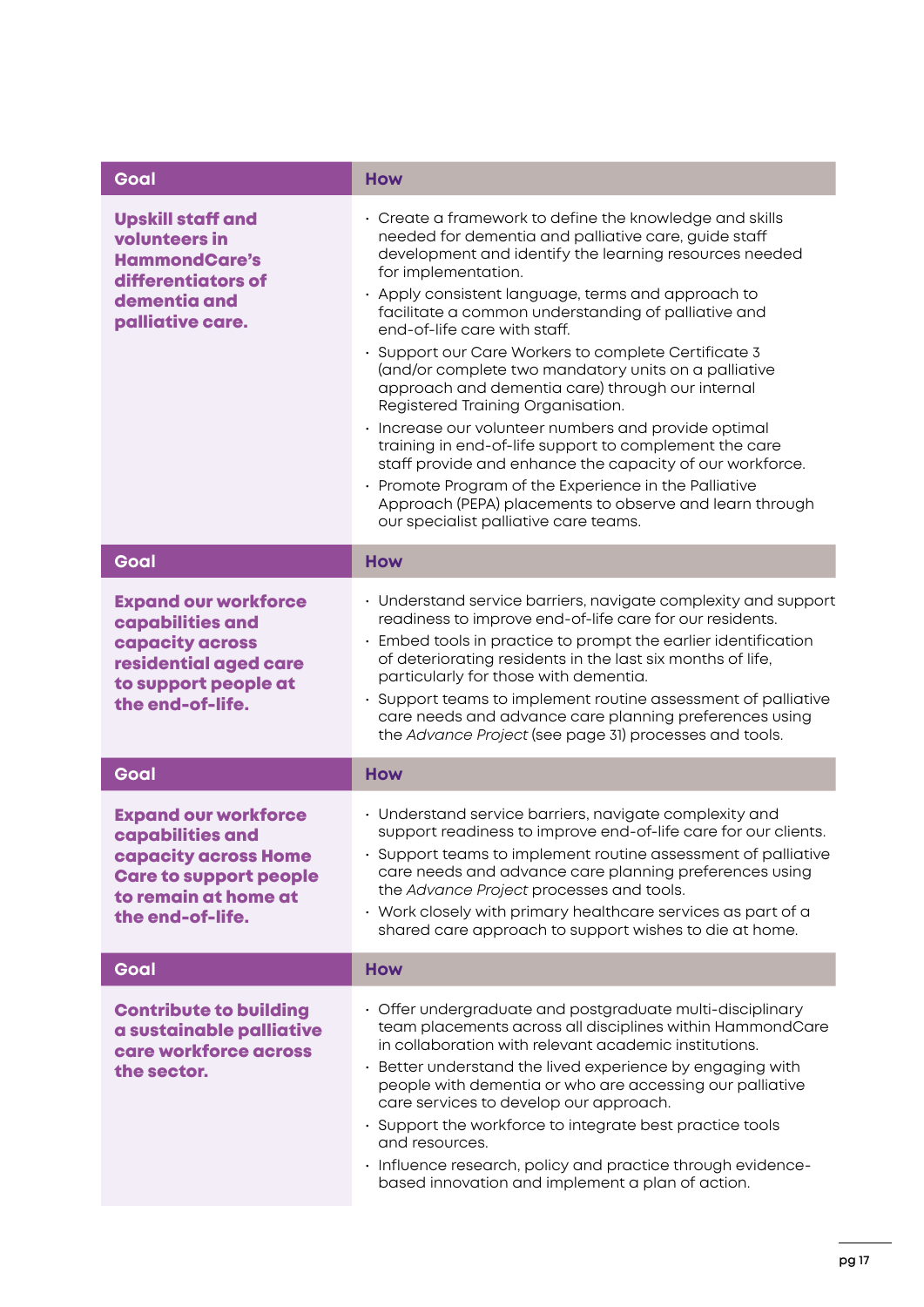

# Data-driven evidence based

**Use evidence to inform practice, invest in innovation and better measure our impact.**

| Goal                                                                                                                                                                              | <b>How</b>                                                                                                                                                                                                                                                                                                                                            |
|-----------------------------------------------------------------------------------------------------------------------------------------------------------------------------------|-------------------------------------------------------------------------------------------------------------------------------------------------------------------------------------------------------------------------------------------------------------------------------------------------------------------------------------------------------|
| <b>Foster a palliative care</b><br>research culture.                                                                                                                              | · Support early career researchers by offering<br>scholarships to complete master's degrees and/or<br>PhDs in relevant topics.<br>• Develop and mentor staff to use critical thinking skills<br>to cultivate evidence-based practice.<br>· Undertake small scale end-of-life pilot projects to<br>grow the evidence base.                             |
| Goal                                                                                                                                                                              | <b>How</b>                                                                                                                                                                                                                                                                                                                                            |
| <b>Strengthen our</b><br>academic and cross<br>sector collaborations to<br>achieve mutually agreed<br>strategic outcomes and<br>pool resources towards<br>achieving common goals. | · Enter formal partnership agreements with one or more<br>Australian universities for a consortium approach to<br>palliative care.<br>· Strengthen and expand international collaborations.<br>• Host a Palliative Care Roundtable to identify end-of-life<br>priority focus via a collaborative model.                                               |
| Goal                                                                                                                                                                              | <b>How</b>                                                                                                                                                                                                                                                                                                                                            |
|                                                                                                                                                                                   |                                                                                                                                                                                                                                                                                                                                                       |
| <b>Build greater integration</b><br>and practice across<br>complex dementia and<br>palliative care.                                                                               | • Develop new advance care planning and palliative care<br>needs assessment approach and tools tailored for primary<br>health and aged care professionals.<br>• Define a clearer pathway and greater integration for clients<br>to progress from home care to residential care<br>as needed.<br>· Measure benefits of an integrated approach to care. |
| Goal                                                                                                                                                                              | <b>How</b>                                                                                                                                                                                                                                                                                                                                            |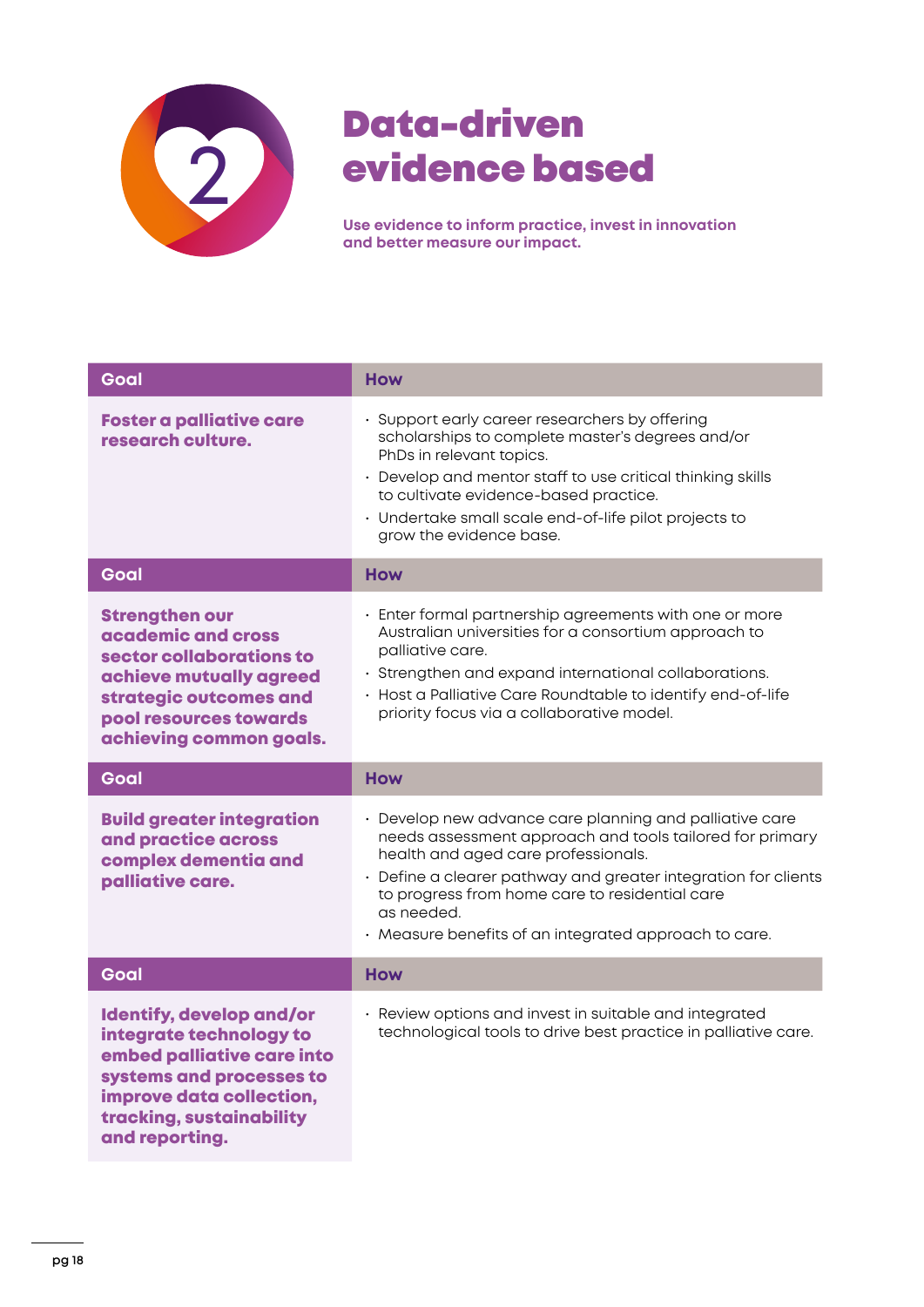| Goal                                                                                                       | <b>How</b>                                                                                                                                                                                                                                                                                                                                                                                                                                                                                                                                                                                                                     |
|------------------------------------------------------------------------------------------------------------|--------------------------------------------------------------------------------------------------------------------------------------------------------------------------------------------------------------------------------------------------------------------------------------------------------------------------------------------------------------------------------------------------------------------------------------------------------------------------------------------------------------------------------------------------------------------------------------------------------------------------------|
| <b>Implement existing</b><br>validated palliative care<br>research and tools into<br>operational practice. | • Apply the Advance Project tools and framework from<br>Phases 1 and 2 into service delivery and practice across<br>multiple settings.<br>· Ensure consistency and sustainability across our services<br>in the selection of appropriate tools, templates and<br>processes.                                                                                                                                                                                                                                                                                                                                                    |
| Goal                                                                                                       | <b>How</b>                                                                                                                                                                                                                                                                                                                                                                                                                                                                                                                                                                                                                     |
| <b>Measure impact and</b><br>changes to practice<br>to quantify the real<br>difference we can make.        | • Develop a framework with agreed indicators to measure<br>the quality of palliative care across different settings<br>(residential aged care, hospital and community).<br>Enhance feedback processes and our communication<br>with families.<br>• Develop a consumer-facing Our Palliative Care Commitment<br>statement on HammondCare's principles to deliver best<br>practice palliative care based on these indicators.<br>• Apply a health economics lens to service delivery to<br>define the financial benefits of an integrated approach<br>to care and strengthen our case for upfront investment<br>in our services. |



# **Operational** excellence

**Provide relationship-based care through proven models of care and holistic services in supportive environments.**

| Goal                                                                                                                                                                                                                                                                   | <b>How</b>                                                                                                                                                                                                                                                                                                                                                                                                                                                                                                                                                                                                                                                              |
|------------------------------------------------------------------------------------------------------------------------------------------------------------------------------------------------------------------------------------------------------------------------|-------------------------------------------------------------------------------------------------------------------------------------------------------------------------------------------------------------------------------------------------------------------------------------------------------------------------------------------------------------------------------------------------------------------------------------------------------------------------------------------------------------------------------------------------------------------------------------------------------------------------------------------------------------------------|
| <b>Provide seamless</b><br>palliative care, clinical<br>and psychosocial services<br>and support across a<br>range of services based<br>on needs - offering a<br>specialist approach for<br>complex conditions, and<br>a generalist approach for<br>non-complex cases. | • Integrate palliative and end-of-life care within our current<br>model of care.<br>· Provide exceptional quality end-of-life care to patients,<br>residents or clients using a holistic approach, validated tools<br>and staff expertise.<br>· Improve services for a more integrated end-of-life<br>approach and pathway to care at the right time, in the<br>right setting, at the right dose, based on a person's needs<br>and preferences.<br>· Increase the non-clinical supportive offerings to better<br>care for the person and their family at the end-of-life.<br>• Use technology to drive consistent best practice and<br>support quality of care metrics. |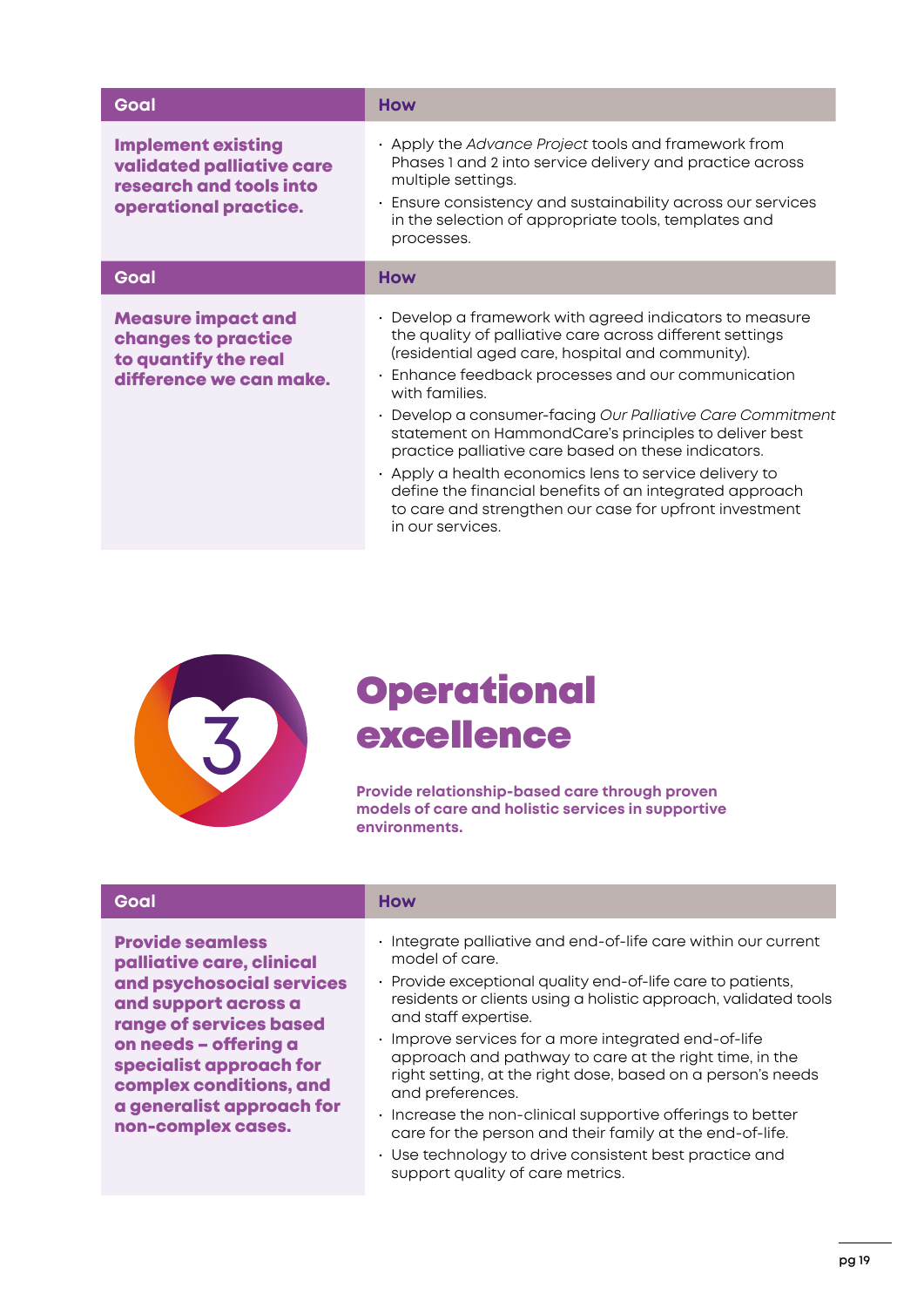| <b>How</b>                                                                                                                                                                                                                                                                                                                                                                                                                                                                                                                                                                                                                                                                                                                                                                                                                                                         |
|--------------------------------------------------------------------------------------------------------------------------------------------------------------------------------------------------------------------------------------------------------------------------------------------------------------------------------------------------------------------------------------------------------------------------------------------------------------------------------------------------------------------------------------------------------------------------------------------------------------------------------------------------------------------------------------------------------------------------------------------------------------------------------------------------------------------------------------------------------------------|
| · Improve the health service interface between people<br>with severe dementia (with behaviour and psychological<br>symptoms) and access to palliative care, to reduce over-<br>prescribing and use of antipsychotics and increase<br>personalised management strategies.<br>· Grow expertise and impact for integrated care across<br>different settings for early identification of deterioration<br>of people with complex dementia.                                                                                                                                                                                                                                                                                                                                                                                                                             |
| <b>How</b>                                                                                                                                                                                                                                                                                                                                                                                                                                                                                                                                                                                                                                                                                                                                                                                                                                                         |
| · Develop integrated consumer resources and programs<br>to improve decision making and increase understanding<br>about death and dying, and provide links to existing end-<br>of-life resources.<br>Enhance our residential model of care to take a holistic<br>person-centred approach at the end-of-life, making sure<br>non-clinical care and clinical approaches complement<br>each other.<br>· Strengthen our Mission-led pastoral care and volunteering<br>approach to support people at the end-of-life, with<br>consideration of a Compassionate Communities approach.<br>· Strengthen our cultural approaches to end-of-life care for<br>vulnerable populations such as First Nations peoples and<br>culturally and linguistically diverse communities.<br>· Expand the Dreams Project to create lasting memories for<br>the families at the end-of-life. |
| <b>How</b>                                                                                                                                                                                                                                                                                                                                                                                                                                                                                                                                                                                                                                                                                                                                                                                                                                                         |
| · Ensure the right environment for supporting people at the<br>end-of-life and their families.<br>• Use best practice evidence when investing in building<br>upgrades and new facilities.<br>· Provide appropriate equipment to better meet the needs<br>of clients and patients.                                                                                                                                                                                                                                                                                                                                                                                                                                                                                                                                                                                  |
|                                                                                                                                                                                                                                                                                                                                                                                                                                                                                                                                                                                                                                                                                                                                                                                                                                                                    |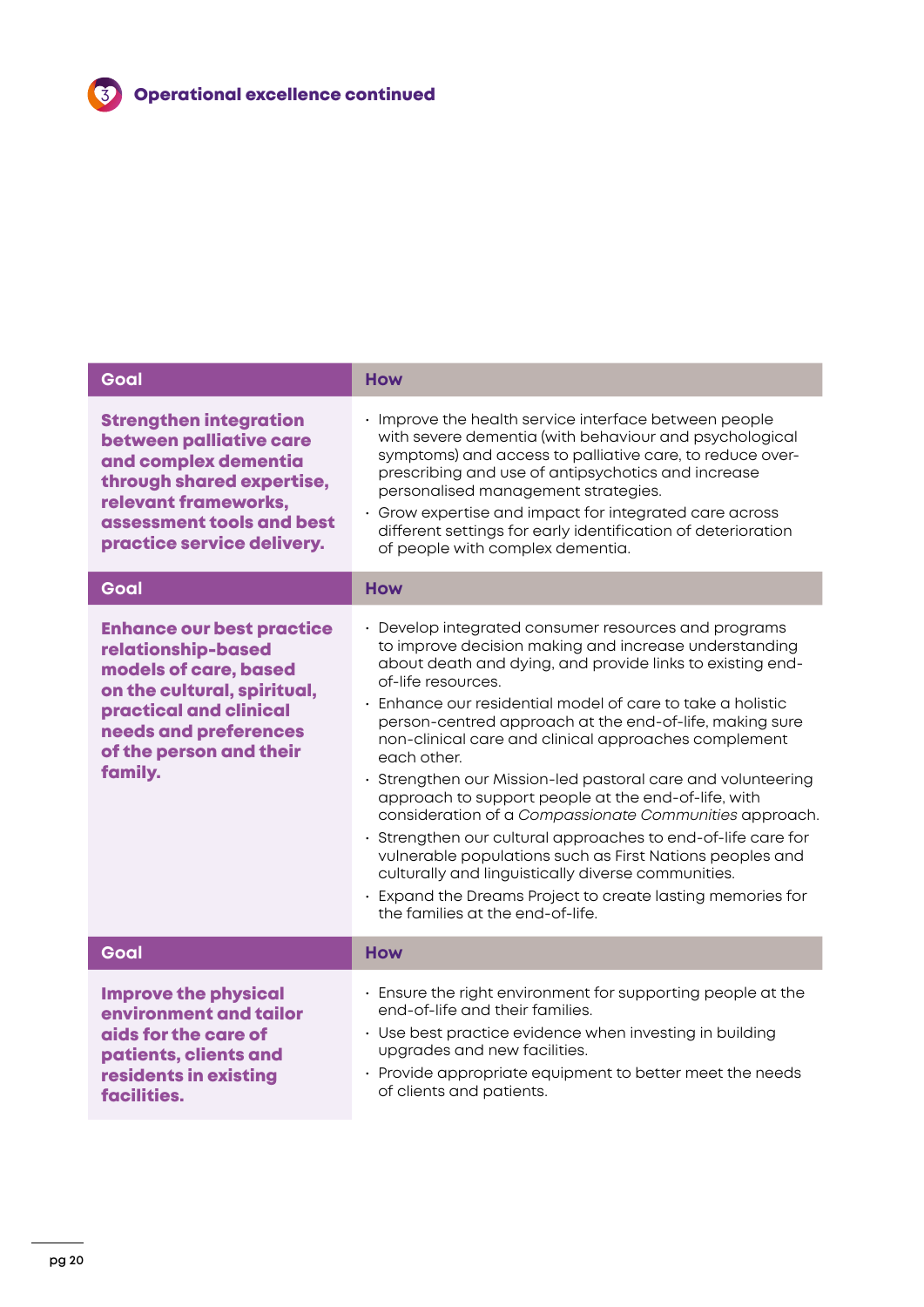

# Shaping the sector

**Re-shape the sector through leadership and advocacy, collaborating for system-wide improvements.** 

| Goal                                                                                                                       | <b>How</b>                                                                                                                                                                                                                                                                                                                                                                                                                                                                                                                                                                                                                                                                                                                                                                                          |
|----------------------------------------------------------------------------------------------------------------------------|-----------------------------------------------------------------------------------------------------------------------------------------------------------------------------------------------------------------------------------------------------------------------------------------------------------------------------------------------------------------------------------------------------------------------------------------------------------------------------------------------------------------------------------------------------------------------------------------------------------------------------------------------------------------------------------------------------------------------------------------------------------------------------------------------------|
| <b>Influence policy</b><br>development<br>for sector-wide<br>improvements at a<br>national and state /<br>territory level. | · Seek opportunities to showcase organisational excellence and<br>share expertise with governments and policy decision makers.<br>• Collaborate with partners to amplify our voice on identified<br>palliative care priorities.<br>· Engage in shared decision-making opportunities by becoming<br>members of governance groups or attending key forums.<br>• Leverage the United Nations Decade of Healthy Ageing<br>2021-2030 as the backdrop to drive the case for palliative<br>care improvements.                                                                                                                                                                                                                                                                                              |
| Goal                                                                                                                       | <b>How</b>                                                                                                                                                                                                                                                                                                                                                                                                                                                                                                                                                                                                                                                                                                                                                                                          |
| <b>Strengthen areas</b><br>where HammondCare<br>has clear market<br>differentiation<br>and a competitive<br>advantage.     | · Strengthen The Palliative Centre to build on core focus areas<br>of research and education.<br>· Focus on greater integration across our core programs in<br>complex dementia and palliative care and seek enhancement<br>funding to operationalise.<br>· Collaborate with external stakeholders to address system-wide<br>issues of fragmented care for people with dementia.<br>· Explore opportunities to deliver a Palliative Support Australia<br>service, to complement the existing Dementia Support<br>Australia model.<br>• Develop a new approach to support people at the end-of-life<br>in residential care homes, and with a life-limiting illness who<br>wish to stay at home - using internal expertise and published<br>evidence which aligns with the HammondCare Model of Care. |
| Goal                                                                                                                       | <b>How</b>                                                                                                                                                                                                                                                                                                                                                                                                                                                                                                                                                                                                                                                                                                                                                                                          |
| <b>Influence investment in</b><br>best practice models<br>of care for vulnerable<br>populations.                           | · Explore options with state and federal governments to<br>establish Hospice-like models in Australia, for seamless<br>transition to dedicated beds in non-hospital high care<br>settings based on need.<br>· Seek combined funding investment for palliative care for<br>vulnerable populations such as those who are homeless or<br>at risk of homelessness, Aboriginal and Torres Strait Islander,<br>rural/remote communities, and cultural and linguistically<br>diverse populations.                                                                                                                                                                                                                                                                                                          |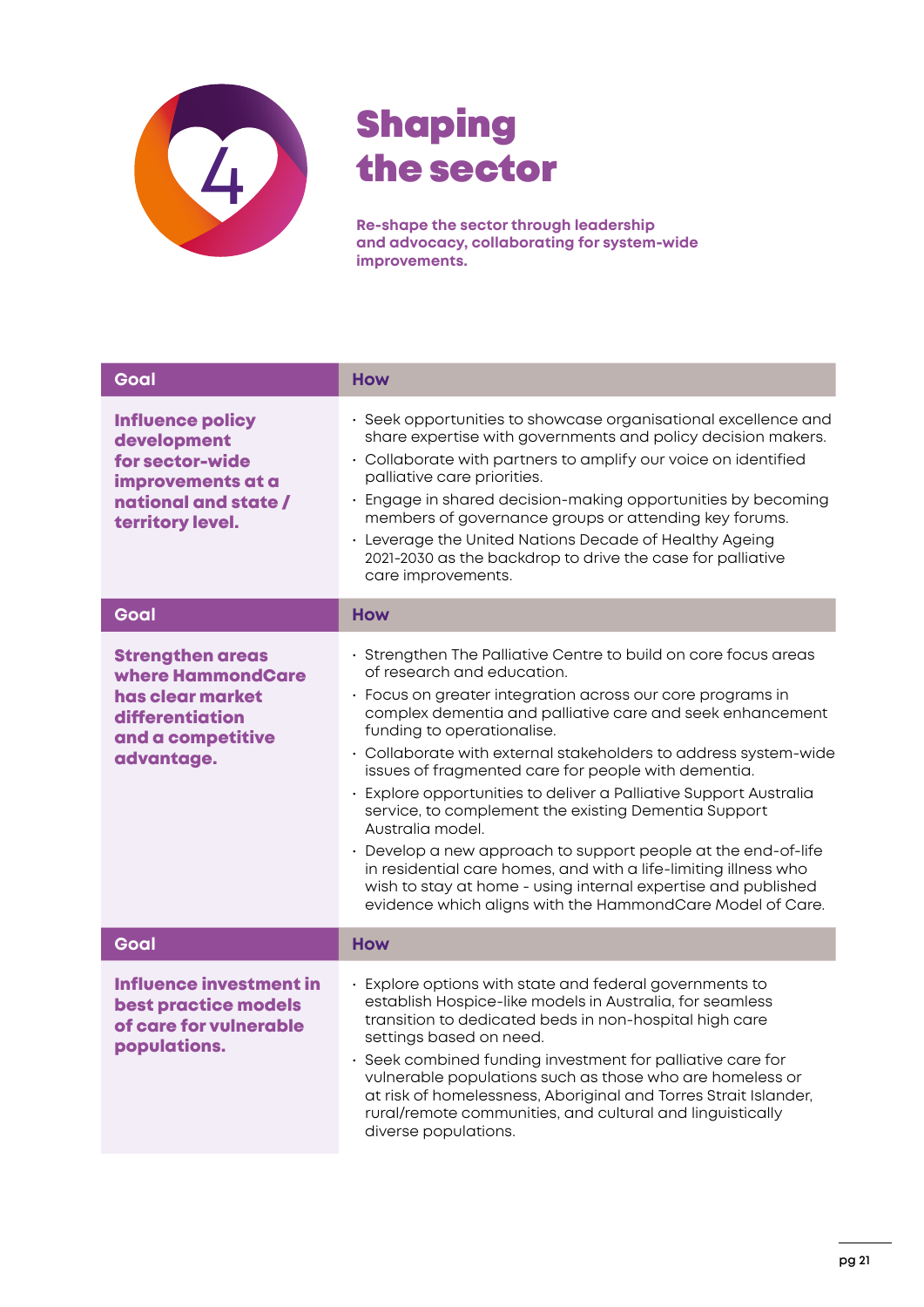

| Goal                                                                                                                       | <b>How</b>                                                                                                                                                                                                                                                                                                                                                                                                                                                                                                                                                                                                                                                                                                                                              |
|----------------------------------------------------------------------------------------------------------------------------|---------------------------------------------------------------------------------------------------------------------------------------------------------------------------------------------------------------------------------------------------------------------------------------------------------------------------------------------------------------------------------------------------------------------------------------------------------------------------------------------------------------------------------------------------------------------------------------------------------------------------------------------------------------------------------------------------------------------------------------------------------|
| <b>Scale up selected</b><br>programs to meet<br>community demand<br>and expectations.                                      | Establish a Community Program with partners to better<br>integrate consumer-focused initiatives, including help<br>navigating care pathways, more tailored resources, enhanced<br>volunteer liaison and grief and bereavement support.<br>· Focus on services and supports to rural and remote and/or<br>Aboriginal and Torres Strait Islander communities, using the<br>DSA service delivery footprint.<br>· Increase scope and reach to deliver timely bereavement<br>programs to support families through their grief and loss, and<br>enable stronger pathways to link into other service providers.<br>· Engage with the HammondCare Foundation to inspire and<br>connect to new funders to resource innovative approaches<br>to end-of-life care. |
| Goal                                                                                                                       | <b>How</b>                                                                                                                                                                                                                                                                                                                                                                                                                                                                                                                                                                                                                                                                                                                                              |
| <b>Share expertise by</b><br>growing our palliative<br>care resources,<br><b>consultancies and</b><br>education offerings. | · Scale-up offerings based on our expertise and meet increasing<br>industry demand for a workforce skilled in end-of-life care and<br>dementia care.<br>• Use multiple platforms and formats to reach our health and<br>aged care stakeholder audiences.<br>· Expand our reach and build capacity in other providers and<br>potentially other countries by working with our strategic<br>partners.                                                                                                                                                                                                                                                                                                                                                      |
| Goal                                                                                                                       | <b>How</b>                                                                                                                                                                                                                                                                                                                                                                                                                                                                                                                                                                                                                                                                                                                                              |
| <b>Help support people's</b><br>wishes to die at home.                                                                     | • Work with state governments to identify opportunities to roll-<br>out a proven model of palliative care support into other states<br>and territories.<br>• Develop a new model of care using insights and experiences<br>from the Palliative Care Home Support program / Out of<br>Hospital program.<br>· Increase service delivery capabilities to support Home Care<br>clients from the admission stage through ensuring end-of-life<br>resources and support are available, in collaboration with local<br>palliative care services.<br>Expand grief and bereavement care to better support families<br>and carers.                                                                                                                                |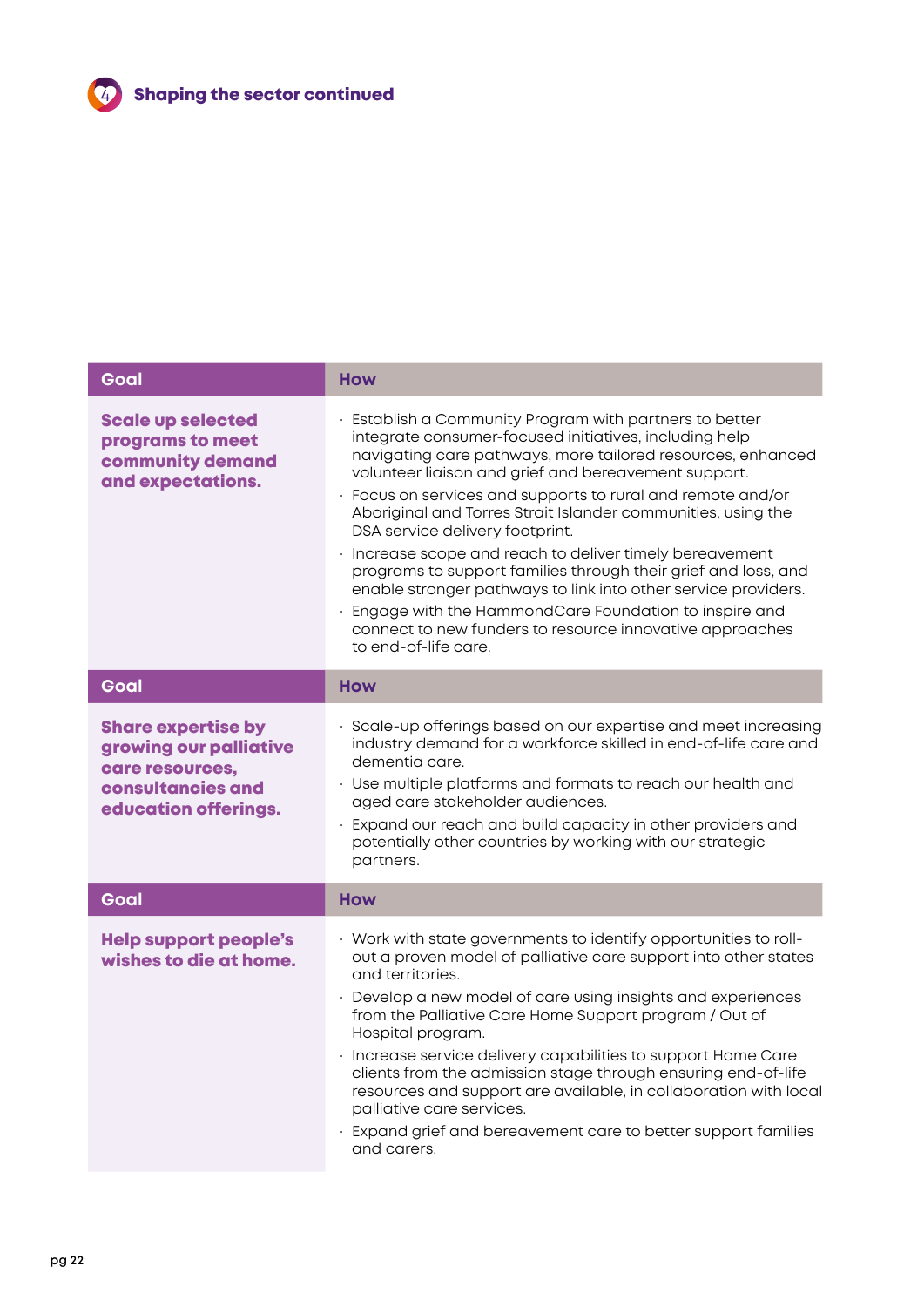| Goal                                                                                                                                             | <b>How</b>                                                                                                                                                                                                                                                                                                                                                                                     |
|--------------------------------------------------------------------------------------------------------------------------------------------------|------------------------------------------------------------------------------------------------------------------------------------------------------------------------------------------------------------------------------------------------------------------------------------------------------------------------------------------------------------------------------------------------|
| <b>Strengthen end-of-life</b><br>efforts in the primary<br>care sector with<br>general practice, to<br>support families and<br>communities.      | Expand service offerings in priority locations of NSW, Victoria,<br>Queensland and South Australia, with an emphasis on existing<br>HammondCare locations, through collaborations with Primary<br><b>Health Networks.</b><br>• Deliver palliative care education to local GPs to support people<br>to die at home by recognising clinical deterioration<br>and managing symptoms such as pain. |
| Goal                                                                                                                                             | <b>How</b>                                                                                                                                                                                                                                                                                                                                                                                     |
| <b>Showcase innovation</b><br>and best practice in<br>palliative care.                                                                           | · Seek opportunities to showcase who we are, what we stand<br>for and what we offer, differentiating us from other services<br>and programs.<br>· Inspire philanthropists and donors through the HammondCare<br>Foundation to fund innovative palliative care initiatives.                                                                                                                     |
| Goal                                                                                                                                             | <b>How</b>                                                                                                                                                                                                                                                                                                                                                                                     |
| <b>Benchmark patient and</b><br><b>family expectations</b><br>for end-of-life care<br>in residential care,<br>home care and in the<br>community. | · Partner with other stakeholders to improve industry standards.<br>· Better understand what community expectations are for care<br>at the end-of-life.<br>• Apply new models ourselves, share with others, collect impact<br>measures, use results to influence decision making and<br>publish outcomes.                                                                                      |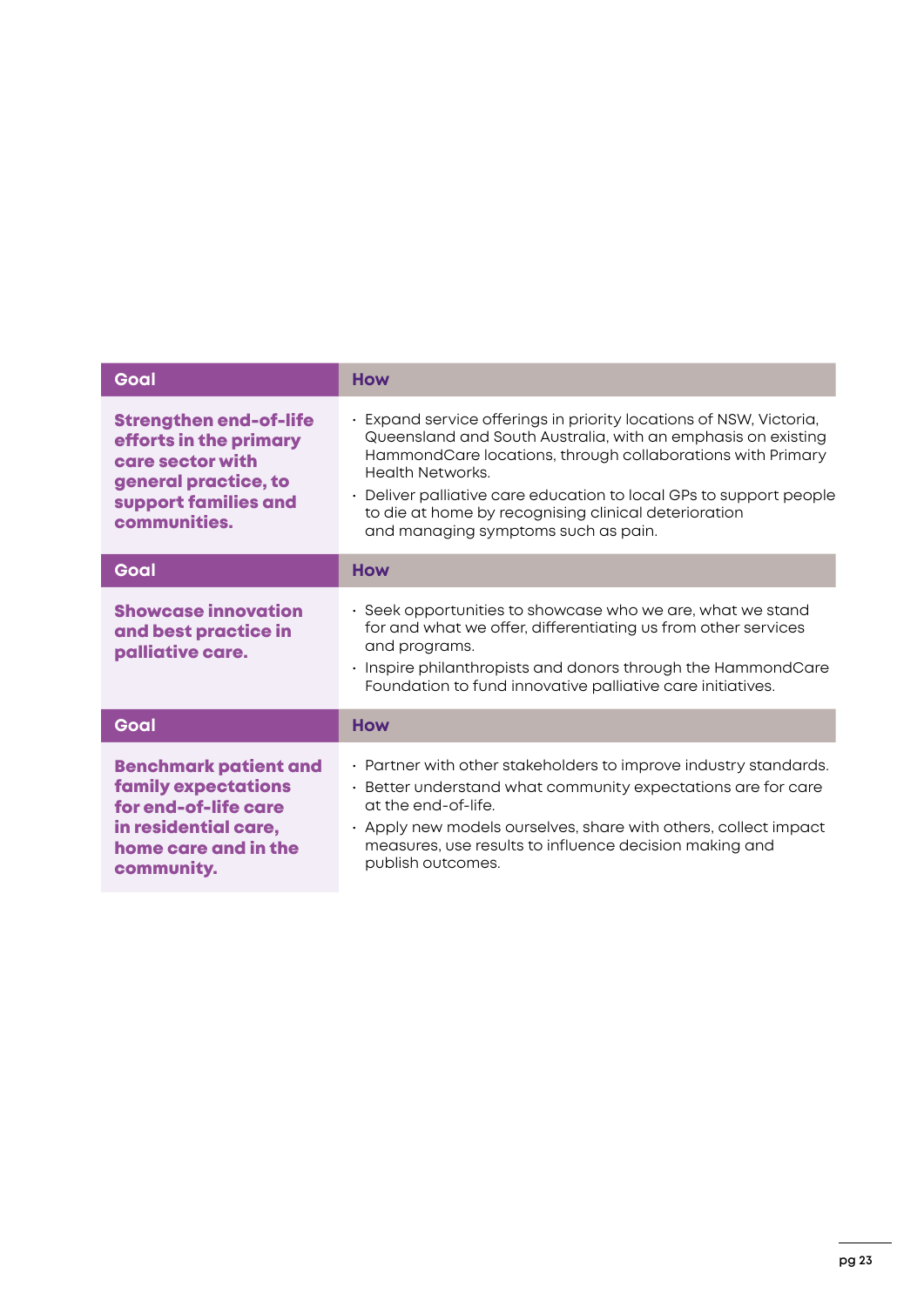# <span id="page-23-0"></span>Our Current Service **Delivery**

# We are a trusted organisation with a solid reputation for expertise, innovation and results.

## HammondCare at a glance





# Multiple settings

Sub-acute hospitals, acute hospital in-reach services, residential care and the community.

# Multidisciplinary team

Palliative care physicians, nurses, allied health professionals, pastoral care coordinators, dementia consultants, care workers and trained volunteers.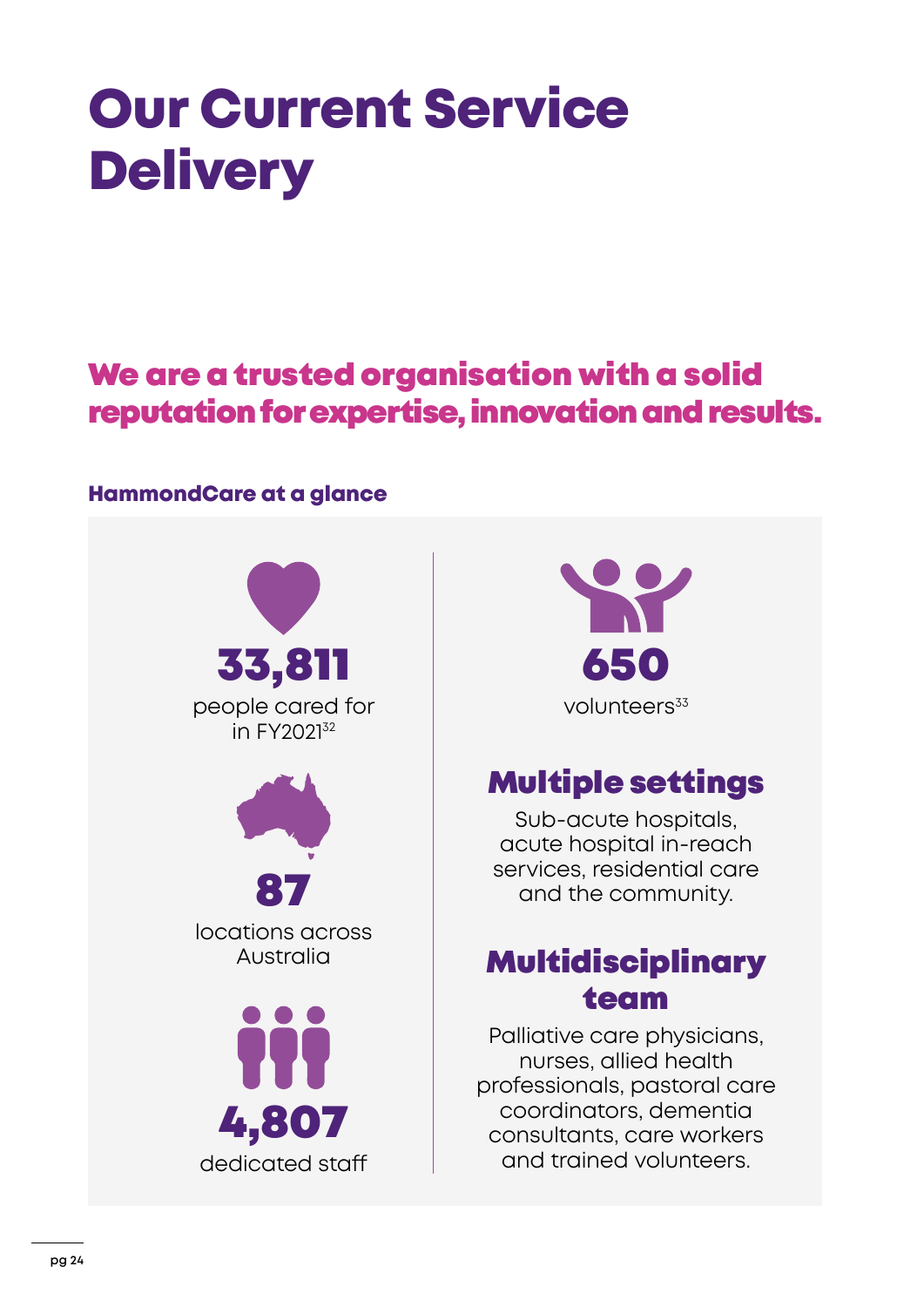### Our Key Differentiators

- Focus on the person, their family and carers through our holistic, relationshipbased approach.
- Complex dementia and palliative care expertise.
- Care across multiple settings in home care, community, residential aged care and hospitals.
- Best-practice replicable models of care including cottage-like environments.
- Multidisciplinary team of professionals.
- World-class research, practice and expertise.
- **Focus on spiritual wellbeing** and vulnerable populations.
- Can lead, innovate and influence industry, societal perceptions and policy directions.

#### Why Palliative Care?

Palliative care is a key priority that aligns with our mission, providing a "compassionate hand during life's most challenging time."34

Our unique, tailored approach and model of care allow us to care for people at the end-oflife, across multiple settings – supporting them with their medical, psychosocial, spiritual and environmental needs.

The HammondCare model of care provides a blueprint for excellence across all our services. It focuses on six domains including individualised care, a relationship and comfort focus, engaging people in our care, optimal use of the environment and empowering staff. All elements are inextricably intertwined and make us uniquely placed to provide quality care to our clients, patients and residents.



Figure 2: HammondCare's model of care

We have decades of experience providing best practice specialist and generalist palliative care to communities in need and supporting people with complex dementia. We have built a reputation for leading world-class research to build evidence and capabilities.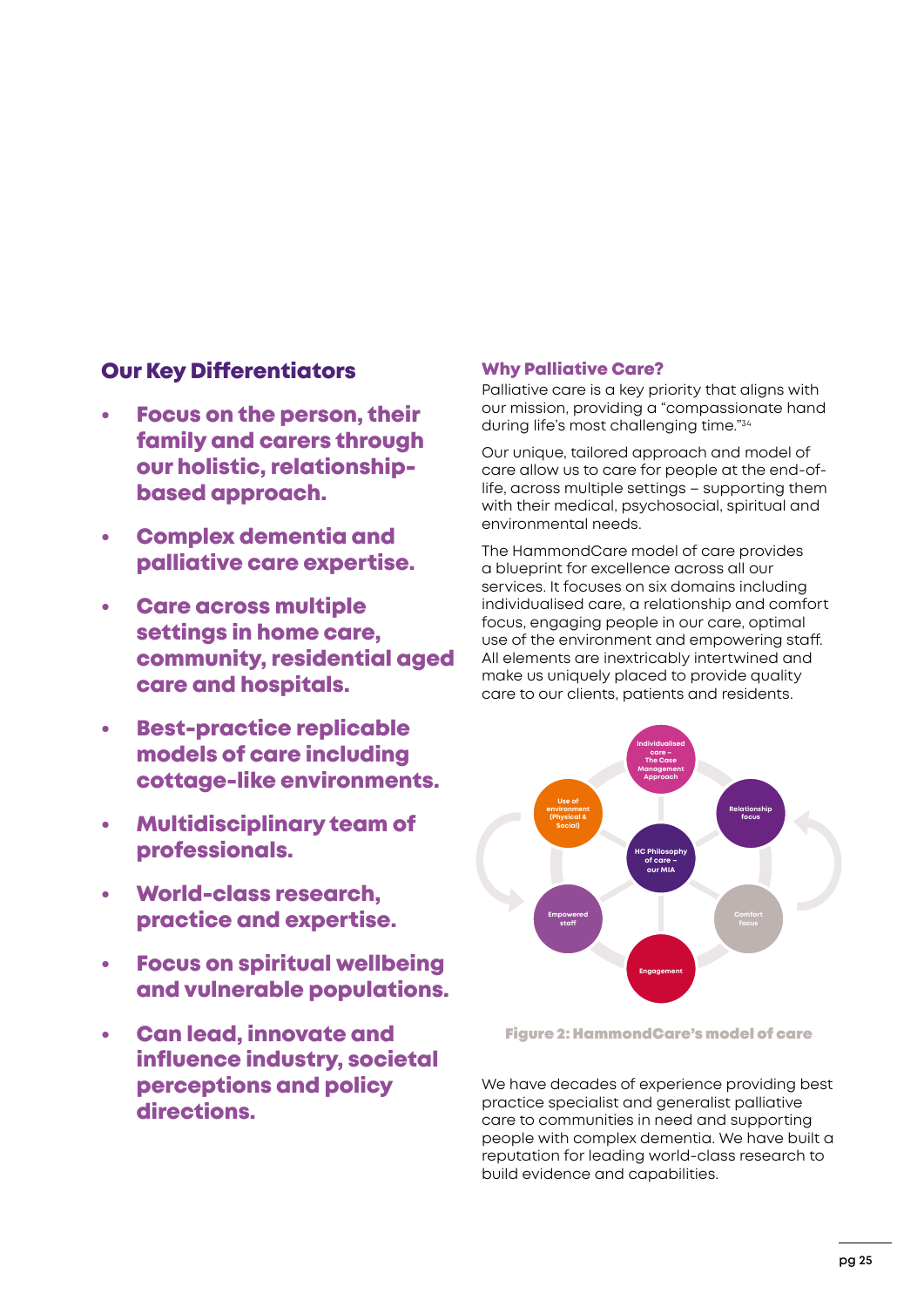#### Our Current Service Delivery Continued

Like most similar organisations, we have many challenges in our way. Significant skilled and experienced worker shortages make it difficult to meet growing aged care demands. Balancing staff training with operational demands can create conflicting priorities. So, too, can managing multiple funding sources with different requirements. We also need to integrate defined business units and keep up with technological advances.



## Making Mick's final dream come true

**The Dreams Project supports patients with a life-limiting illness and their families to create memories and reignite purpose and hope at the end-of-life. Mick's dream became reality when three 2005 West Tigers Grand Final players – Robbie Farah, John Skandalis and Pat Richards – visited him at Greenwich Hospital. With a beaming smile from ear to ear and a sparkle in his eye, the experience brought him great joy. He was truly grateful for this special 'Dream' and especially pleased to get Pat's signature on his Tigers jersey.**

**A message from Pat later to let Mick know,** *"that the boys were still thinking of him,"* **brought one final smile from their life-long fan. The visit was very meaningful for Mick and has become a treasured memory for his family now that he's gone.**



#### Health and Specialist Palliative Care

In FY21, 849 palliative patients and their families received specialist multidisciplinary care in our three hospitals – and we supported 2,542 Northern Sydney based patients to die at home. One of our hospitals was also named in the top four Palliative Care Outcomes Collaboration (PCOC) Australian hospitals.

- Three HammondCare hospitals in NSW provide palliative care in Northern and South-West Sydney, and we support five other acute Sydney hospitals.
- Community specialist palliative care teams support people at home in Northern and South-West Sydney.
- Specialist Medical Outreach services are delivered in Southern NSW.
- A multidisciplinary team provides spiritual guidance and palliative rehabilitation care to improve function and wellbeing.
- A free 24-hour advice and support telehealth service is available in Northern Sydney.
- Medibank and BUPA partnerships support members to remain at home during their final days, with 148 Medibank patients and 182 BUPA patients (as of 30 June 2021).
- Bereavement Support Program, Biography Program and Last Days Program focus on supporting families and creating lasting memories.
- Quality End-of-Life pilot program supported nine residential aged care sites in 2021 through new tools, resources and monthly webinars.
- **Volunteers provide** supportive care to patients and their families in multiple settings.
- **Dreams Project initiatives** supported by the HammondCare Foundation bring patient wishes to life, creating lasting memories for loved ones.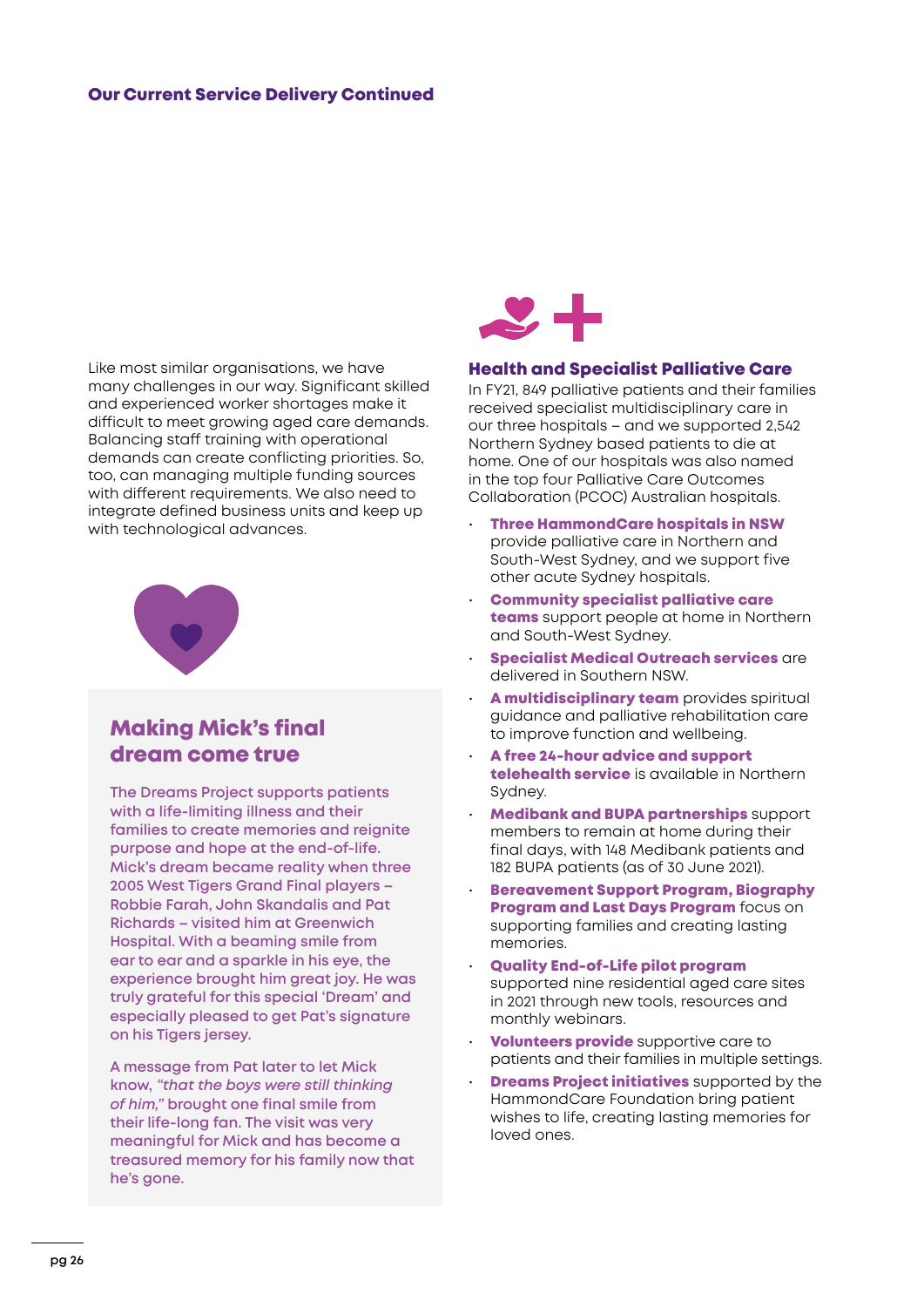

#### Dementia Centre

Dementia Support Australia (DSA) supported 45,018 clients with behaviours related to their dementia between October 2016 and August 2021.

- DSA is a national federally funded program providing support and care to clients with dementia and their families in residential aged care and in the community.
- A pilot program launched in May 2021 to help the carers of clients who are dying to navigate end-of-life and engage local palliative care services. Referrals are made to **The Violet Initiative** to provide grief and bereavement support to families of DSA clients.
- The Violet Initiative and Professor Rod MacLeod ran a **professional development** program at HammondCare to increase staff skills, knowledge and confidence in identifying and supporting clients who have terminal agitation or are dying.



#### Residential Care

We work with 23 residential aged care homes across metro and regional NSW and metro Victoria, with residents staying an average of 2.5 years.

- Our model of care ensures quality pain management, and we're working to *improve* early identification for residents who are approaching end-of-life and have increased symptom management needs.
- We work with different local health services in proximity to aged care facilities to access palliative care clinical support and resources.
- The nine-bed Lavender Suite in South-Western Sydney provides dedicated endof-life care to frail residents.
- We are currently developing a new South Australia care home with a dementia care village due to open in 2023.



#### Home Care

We supported clients across 26 locations in NSW, Melbourne and Brisbane, including endof-life care through the Palliative Care Home Support Program (PCHSP) in NSW.

• NSW Health Out of Hospital Care funding supported 3,448 homes and trained 1,067 workers to deliver the PCHSP across seven NSW Local Health Districts between 2013-21. It also supported 73% of patients' preferences to die at home. We provided 6,023 packages to 5,509 patients.



#### Pastoral Care

HammondCare's pastoral care team offers complementary support to the people we care for and their families.

- Focusing on an individual's own emotional journey and tailoring spiritual care to help find peace and meaning.
- Navigating changing physical, mental or emotional needs.
- Building deep connections through art, music, nature or other interests.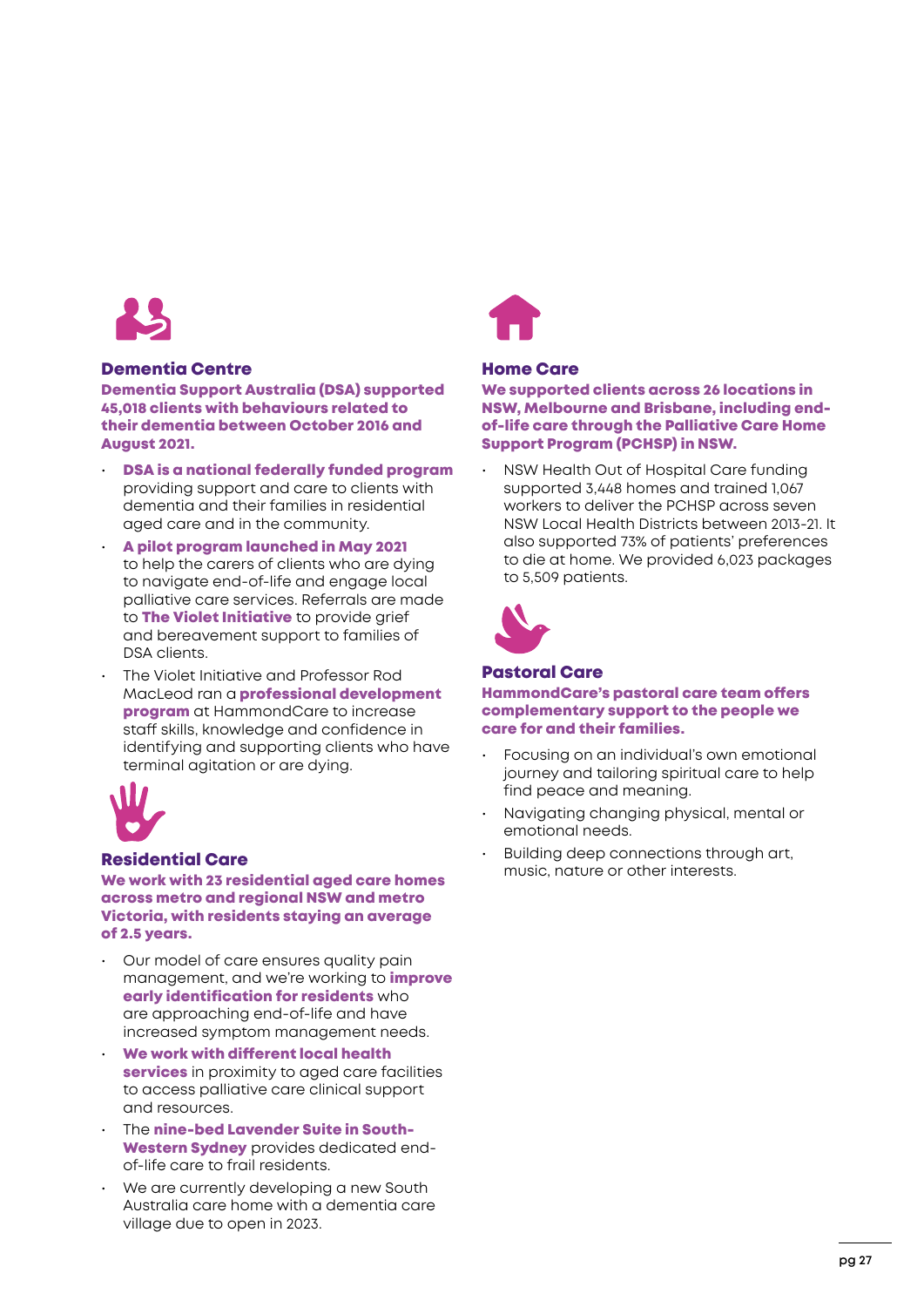#### Residential Care

Cardiff **NSW** Erina **NSW** Horsley **NSW** Scone **NSW** Sydney **NSW** Darlinghurst Hammondville Miranda North Turramurra Wahroonga Waratah **NSW** Woy Woy **NSW** Melbourne **VIC** Caulfield

#### HammondCare At Home

Canberra **ACT** Batehaven **NSW** Bathurst **NSW** Broken Hill **NSW** Cardiff **NSW** Coffs Harbour **NSW** Dubbo **NSW** Erina **NSW** Goulburn **NSW** Horsley **NSW** Kyogle **NSW** Merimbula **NSW** Narara **NSW** North Gosford **NSW** Nowra **NSW** Picton **NSW** Port Macquarie **NSW** Scone **NSW** Sydney **NSW** Hammondville Manly Miranda North Turramurra St Leonards St Marys Wahroonga Tweed Heads **NSW**  Wentworth Falls **NSW** Brisbane **QLD** Chermside North Lakes Melbourne **VIC** Footscray

#### HammondCare Health

Sydney **NSW** Greenwich Mona Vale Prairiewood Wahroonga

#### The Dementia Centre

Canberra **ACT** Bathurst **NSW** Cardiff **NSW** Coffs Harbour **NSW** Dubbo **NSW** Horsley **NSW** Nowra **NSW** Port Macquarie **NSW** Sydney **NSW** Greenwich Hammondville North Turramurra Miranda St Leonards St Marys Tamworth **NSW** Waratah **NSW** Alice Springs **NT** Darwin **NT** Brisbane **QLD** Chermside Brookwater **QLD** Cairns **QLD** Gold Coast **QLD** Sunshine Coast **QLD** Toowoomba **QLD** Townsville **QLD** Adelaide **SA**  Daw Park Devonport **TAS** Hobart **TAS** Ballarat **VIC** Bendigo **VIC** Drouin **VIC** Geelong **VIC** Melbourne **VIC** Footscray Malvern Wodonga **VIC** Perth **WA** Wembley

#### Research

Sydney **NSW** Greenwich Hammondville St Leonards Melbourne **VIC** Malvern Perth **WA** Wembley

#### Palliative Care Home Support Packages

Seven Local Health Districts across rural and remote towns within NSW

#### **PERTH**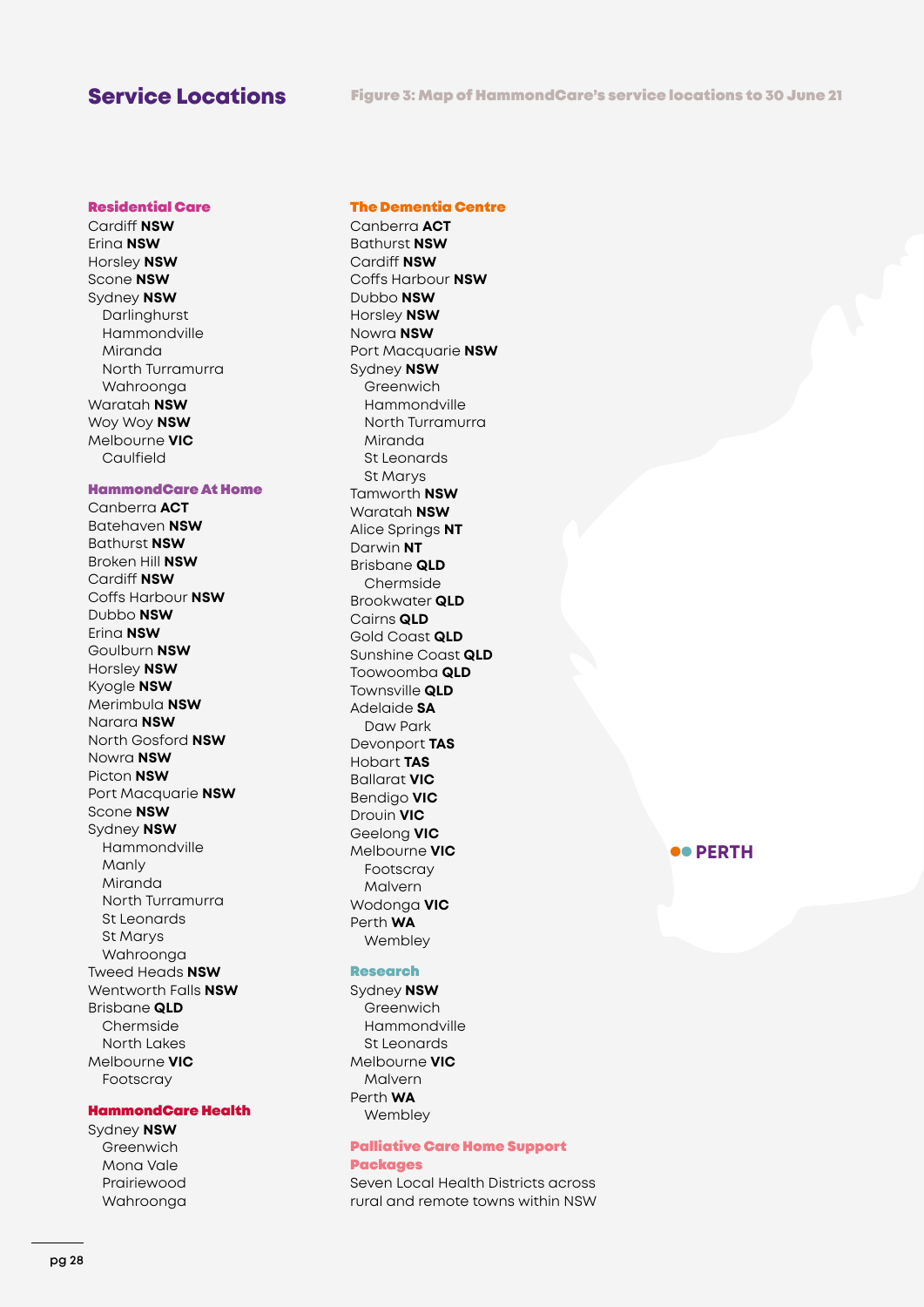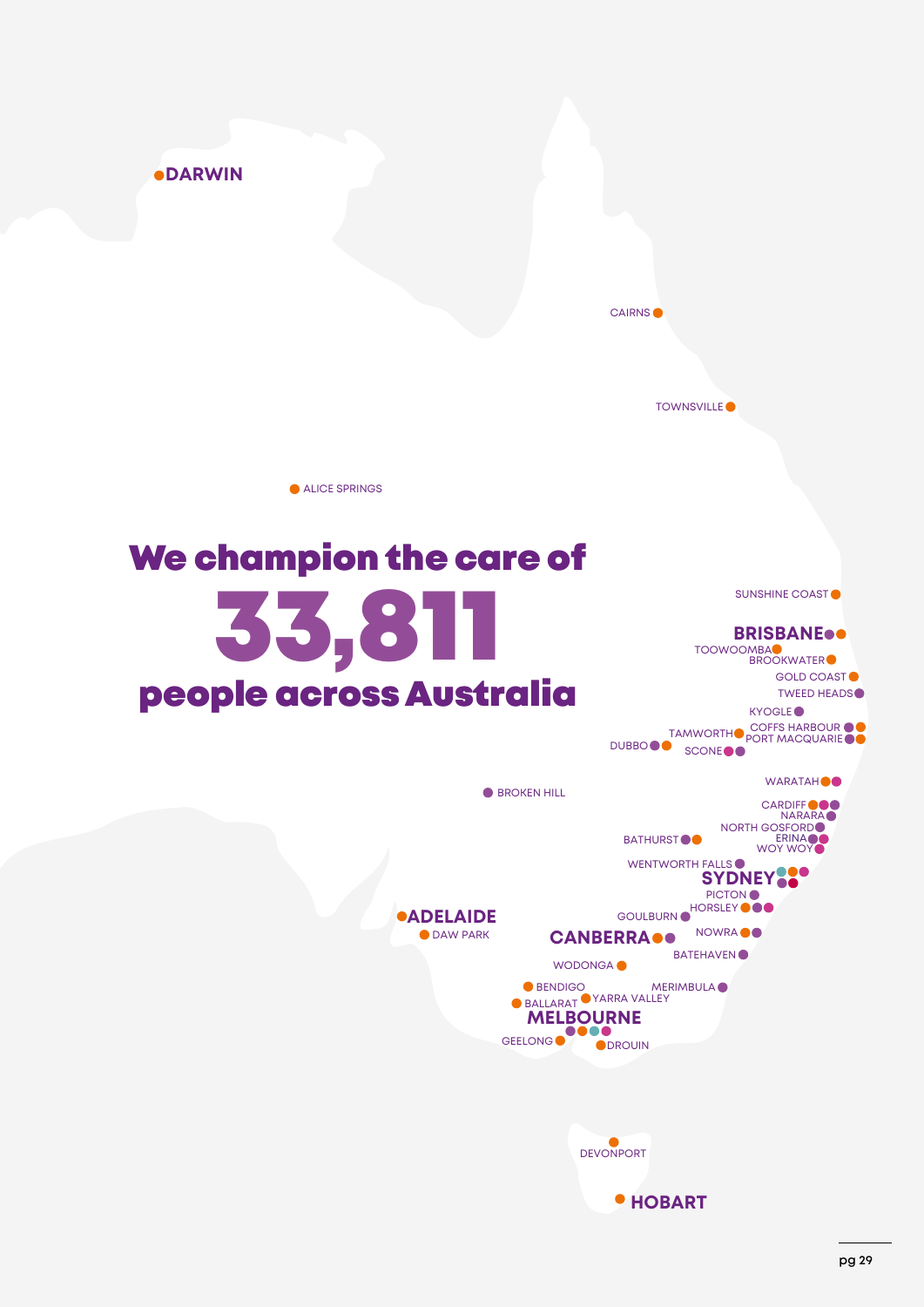# <span id="page-29-0"></span>Our Thought Leadership

Our best practice services and proven model of care are based on cutting-edge research. As a sector leader, we work with governments, universities and partners to drive innovation and share our learnings. Through investment in research, education and international partnerships, we play a key role in helping shape the future of the Australian healthcare sector to meet increasing health and aged care needs.

## Palliative Centre

Our Palliative Centre, launched in May 2020, conducts research, shares vital resources with health professionals and consumers and provides education and training. It also advocates for sector-wide improvements and helps us improve our services.

For more information, please visit [www.hammond.com.au](http://www.hammond.com.au/services/palliative-centre)

# Research

We have world-class research expertise and can develop frameworks, assessment tools and best practice care for clinicians and carers supporting people at the end-of-life. We collaborate with universities and servicefocused organisations to drive innovation and increase the evidence base – and translate these into practice.

#### Some of our efforts include:

- Lead the Australian Government funded *[Advance Project](http://www.theadvanceproject.com.au/)* to develop free, practical resources and training based on research for primary care professionals. These will help initiate advance care planning conversations and assess patients' and carers' palliative and supportive care needs. New funding in 2021-23 focuses on supporting people with dementia and their families in residential care homes and in community care settings.
- Support people with life-limiting illnesses through initiatives such as the roll-out of the National Cancer Pain guidelines in cancer centres around Australia.
- Conduct research studies including *'Understanding palliative care patients and caregivers views and requirements for spiritual care*', '*Communication-related experiences and needs of families for older people living with advanced dementia receiving end-of-life care*', '*Designing early engagement and wellbeing in palliative*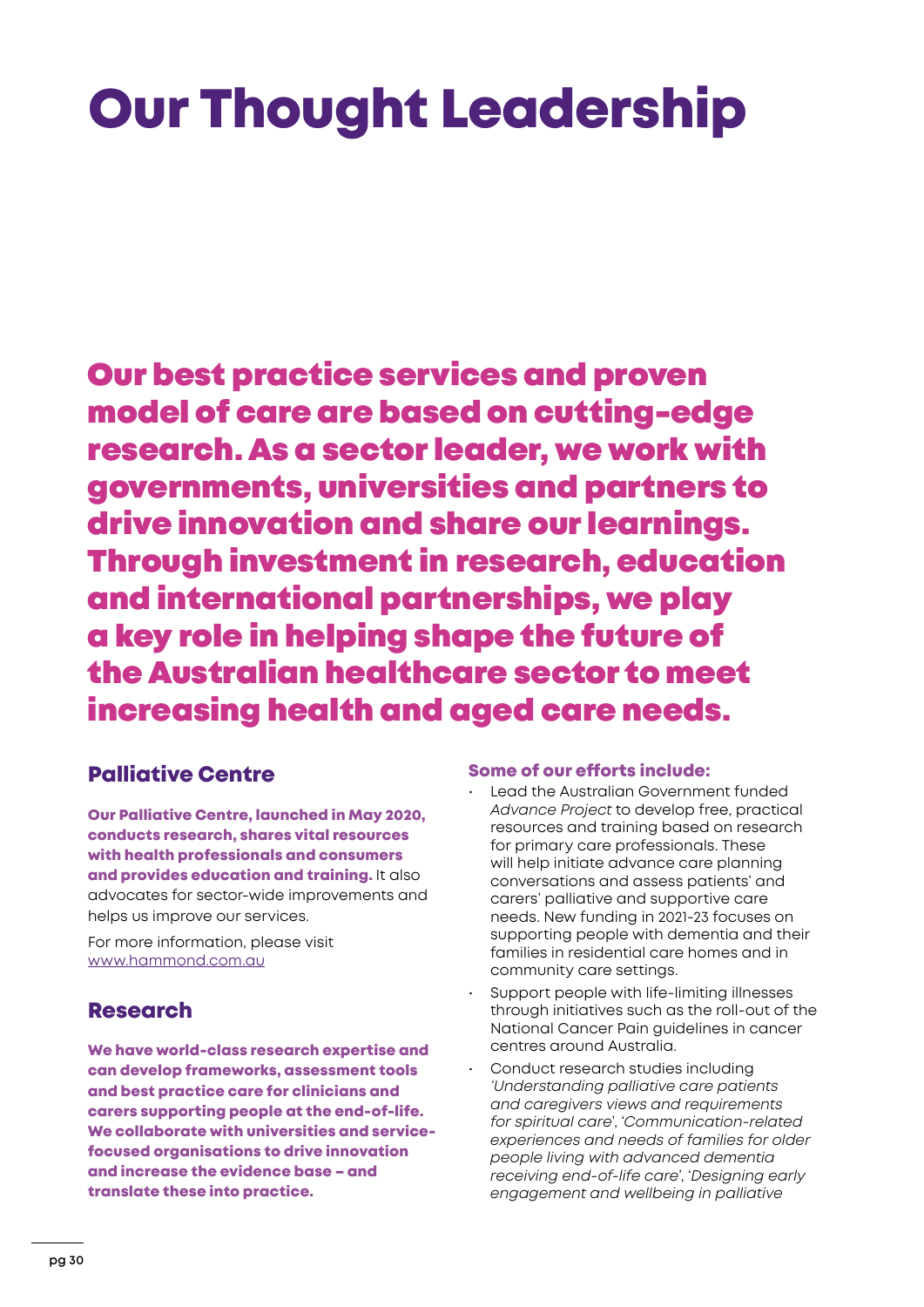*care*' and '*Telehealth for palliative care services in residential aged care*'.

- Award PhD Scholarships for innovative initiatives such as '*Palliative Paramedicine: Broadening the role of paramedics delivering palliative and end-of-life care in Australian Communities'* (in progress).
- Publish in reputable international journals, including the Journal of Clinical Oncology and Palliative Medicine and Dementia, and deliver conference presentations.

### The Advance Project

**The program's training and resources facilitate a teambased approach to advance care planning (ACP) and palliative care in primary care settings. In 2019-20, over 1,100 participants attended 29 face-to-face workshops, 38 brief in-practice training sessions and 3 webinars. By 30 June 2020, over 1,800 participants from general practices across Australia registered for the Advance Project online training.** 

**The project's resources include tools to help clinicians initiate ACP and palliative care and help them get patients to think about future healthcare preferences, symptoms and concerns. There are also resources for carers.** 

**Evaluation feedback from GPs, nurses, practice managers, patients and their carers has been highly positive.**

*"I thought the video examples were very helpful for modelling future conversations with patients. The flow charts and assessment guides are very helpful and will also guide set up of systems in general practice. The patient resources help ask questions in a non-threatening manner – love it."*

Nurse participant



### Education and resources

We provide accredited and non-accredited education and develop evidence-based publications and resources for health and aged care professionals and consumers.

• Developed and ran palliative care courses and training packages through Hammond College, HammondCare Registered Training Organisation and specialist palliative care professionals. Courses include *Palliative Care Essentials*, *Advance Care Planning*, *Palliative Care Case Conferencing* and *Recognising the Deteriorating Patient.*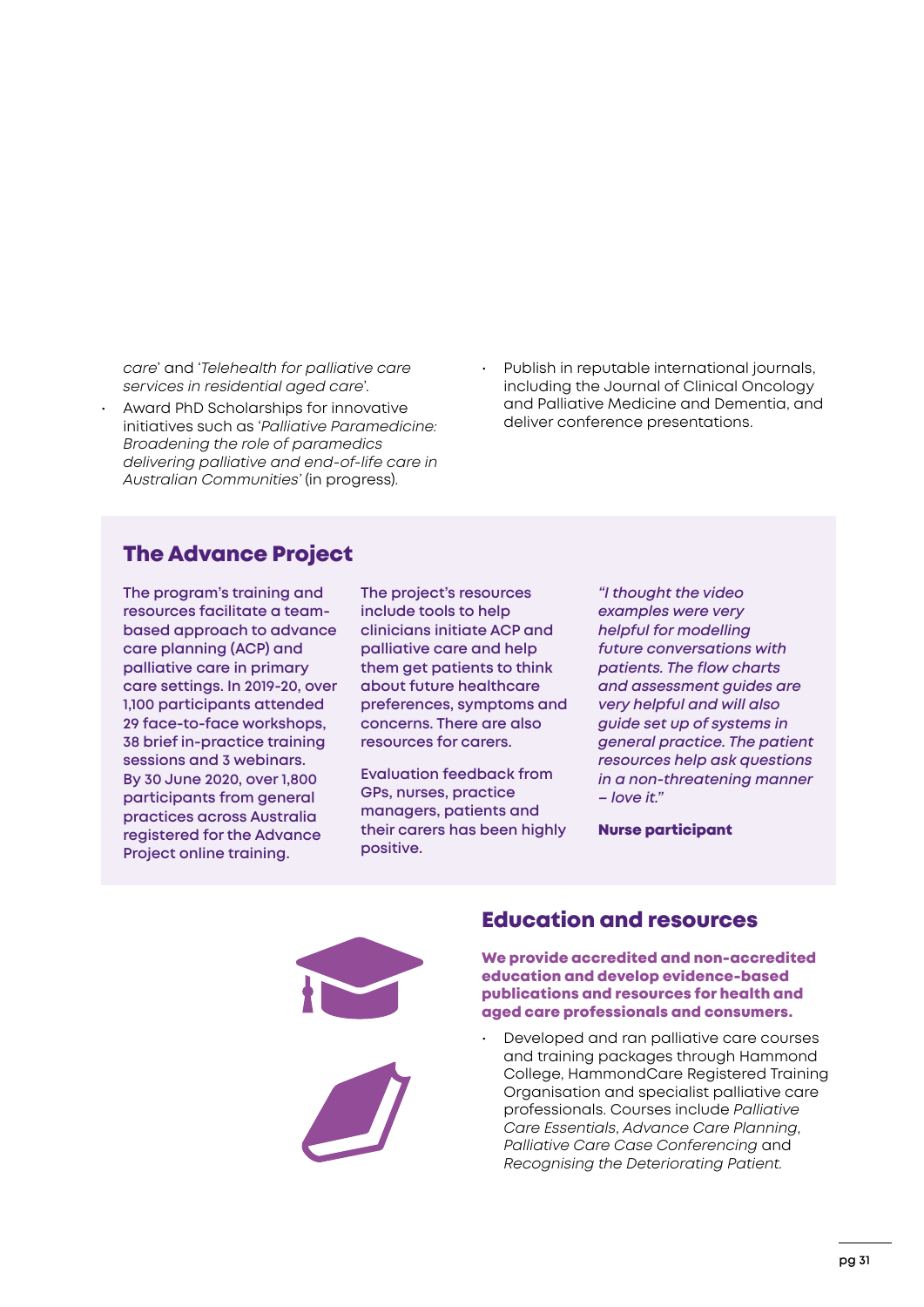#### Our Thought Leadership Continued

Figure 4: Level of need for people living with a life-limiting illness $35$ 



**Person's movement between levels**

- Ran a tele-education series to expand reach and accessibility of quality end-of-life to 39 residential aged care sector organisations, with 800+ staff included in this Community of Practice.
- An external consultancy will deliver the *Behaviour and Psychological Symptoms of Dementia (BPSD) Series*, including a palliative care module.
- Published evidence-based resources across a range of formats including books, webinars, videos and podcasts, such as *The Palliative Care Handbook*, *End-of-Life Flipchart and Resource Book*, *Palliative Care Bridge* and podcast *Talking Palliative Care: Normalising the Conversation* [\(www.](http://www.dementiapodcast.com) [dementiapodcast.com\)](http://www.dementiapodcast.com).
- Develop consumer resources on terminal [agitation in dementia](https://dementia.com.au/resources/library/behaviour/managing-symptoms-of-terminal-agitation.html).

### **Partnerships**

We collaborate with numerous academic and service delivery organisations and networks to ensure we utilise global best practice palliative care frameworks, tools and evidence.

- **• Australian:**
- Federal & state health departments, Northern Sydney Local Health District (LHD) and South-West Sydney LHD, Primary Health Networks (including Sydney North Health Network and Coordinaire) across multiple jurisdictions, Palliative Care Australia, Palliative Care NSW and other state affiliates, Academic and University partners at University of Sydney, University of Wollongong (PCOC), UNSW (DCRC), Flinders University (CareSearch), ELDAC, UTS (IMPACCT) and the Violet Initiative.

#### **• International:**

- Hospice NZ.
- Northern Ireland Hospice (UK).
- St Giles (UK).
- St Christopher's (UK).
- Topaz (The Netherlands).

### Palliative care clinical services

**The Northern Sydney Local Health District contracts HammondCare to provide palliative care, older person's mental health and ambulatory rehabilitation services at our Greenwich and Neringah Hospital sites. An outreach team provides Specialist Community** 

**Palliative Care services to support people to live well at home in the Northern Sydney region, supported by 24/7 telehealth advice and support.**

**Our Braeside Hospital site at Prairiewood provides palliative care**  **and rehabilitation to the residents of South-West Sydney funded by the Local Health District. People are cared for at home through PEACH, the local community outreach palliative care service.**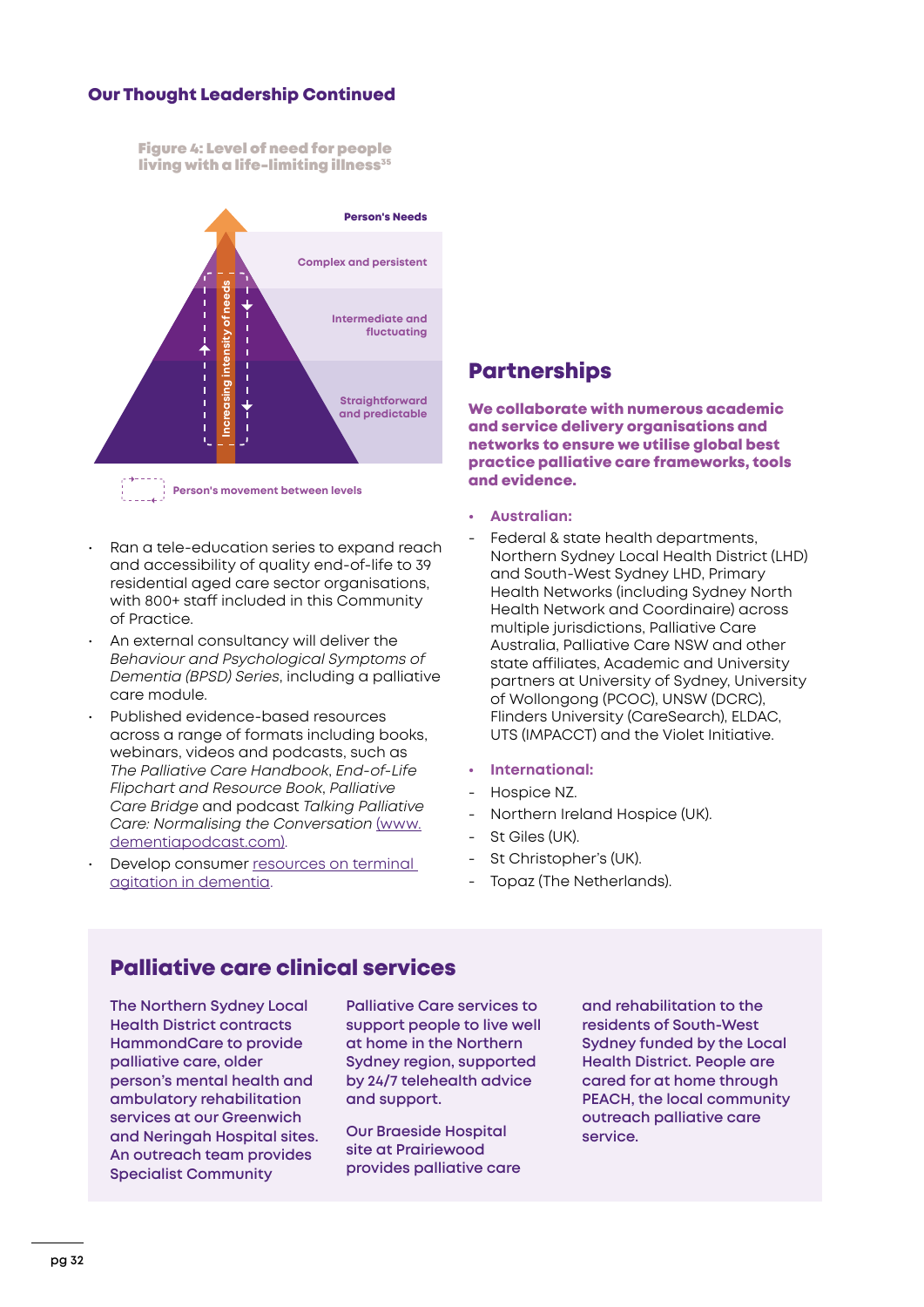# <span id="page-32-0"></span>Next steps

We will develop an Implementation Plan to execute the Strategy. We will prioritise actions over the next five years after outlining the scope of each piece of work and determining resources needed and timeline to implement. There will be governance in place to monitor progress and make sure we achieve our plans.

We will define clear outcome measures for each action as part of the implementation process.

The measures of success will focus on five key outcomes which align with our overarching strategy:

- 1. Lives impacted.
- 2. Quality of care.
- 3. Quality (end) of life.
- 4. Financial sustainability.
- 5. Social dividend.

Key performance indicators will measure progress towards achieving these outcomes.

We will strengthen and enhance the Palliative Centre to build on current initiatives and extend our footprint through research, education and training, resource development and advocacy for sector-wide improvements.

#### Thank you

**Thanks to everyone who contributed to the development of this Reshaping palliative care for the future strategy.** 

**Our consultation from July to September 2021 included perspectives from 118 staff and volunteer survey respondents, five staff focus groups and two consumer consultations. Eleven external stakeholders participated in separate interviews representing academia, peak bodies, regional and remote perspectives, primary care, community, aged care and local health districts. Quotes from these consultations are included in this document.**

**A HammondCare Steering Group guided the final Strategy development and the priorities for inclusion. This Group will continue to provide oversight during the implementation phase.**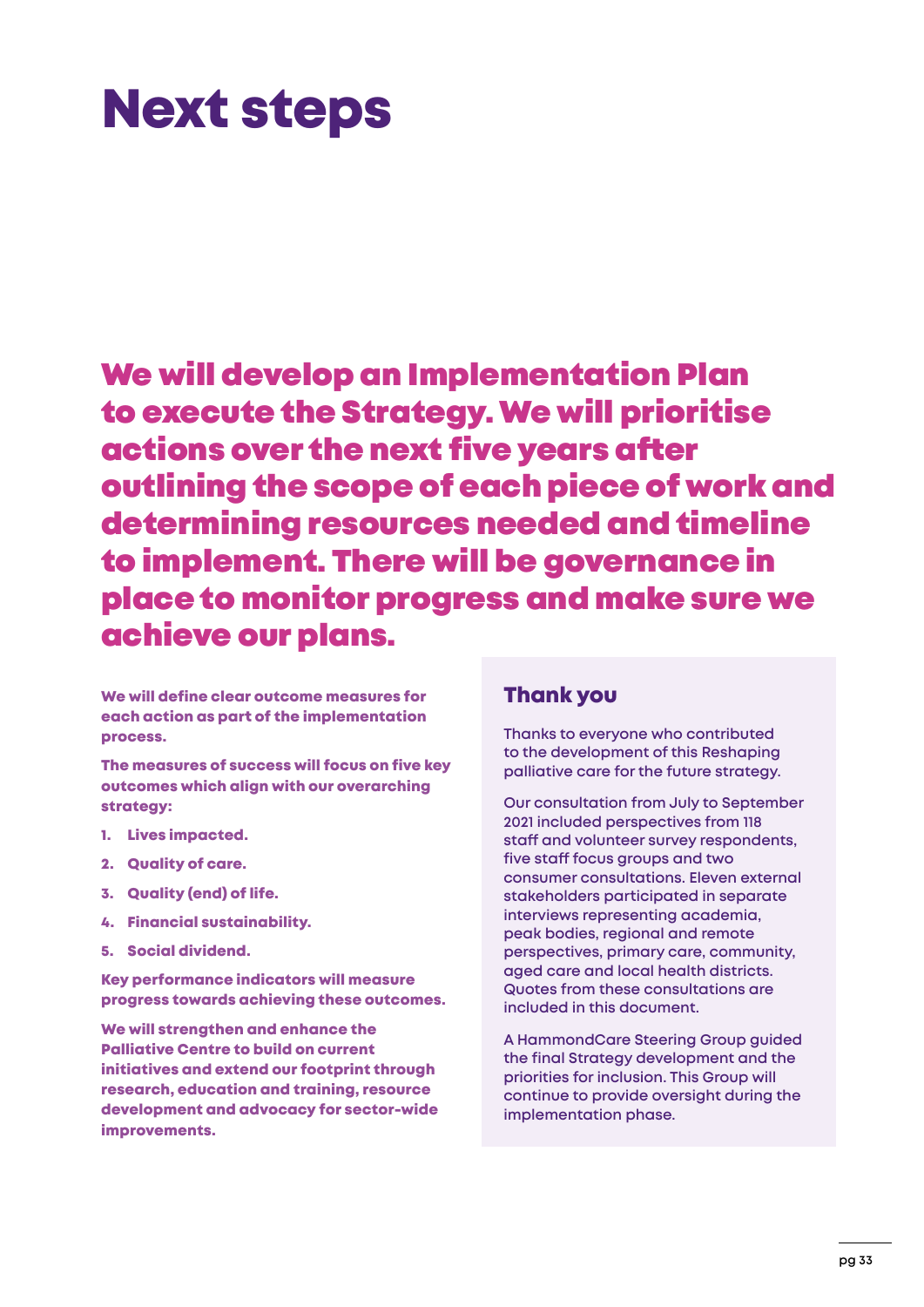# <span id="page-33-0"></span>**Glossary**

#### Advance Care Plan

States preferences about health and personal care and preferred health outcomes. They may be made by, with or for the person. When made on the person's behalf, they should be prepared from the person's perspective to guide decisions about care. Advance care plans can nominate a preferred decisionmaker, but they may not be legally recognised.

#### End-of-Life care<sup>36</sup>

Includes the physical, spiritual and psychosocial assessment, care and treatment delivered by health professionals and ancillary staff. It also includes support of families and carers and the care of the person's body after death. People are approaching the endof-life when they are likely to die within the next 12 months.

#### Palliative care

An approach that improves the quality of life for people and their families facing the problems associated with life-threatening illness, through the prevention and relief of suffering by means of early identification and impeccable assessment and treatment of pain and other physical, psychosocial and spiritual needs.

#### Psychosocial care

Psychosocial denotes both the psychological, spiritual and social aspects of a person's life and may describe the way people make sense of the world. Psychological characteristics include emotions, thoughts, attitudes, motivation and behaviour, while social aspects denote the way in which a person relates to and interacts with their environment.

#### Quality of life

The degree to which an individual is healthy, comfortable and able to participate in or enjoy life events.

#### Relationship-based care

Healthcare that focuses on four types of provider relationships for the delivery of services; the relationship with the patient, resident or client relationships with other providers, relationships with the patient's family and community and the provider's relationship to themselves linked to their professional development and self-awareness.

#### Specialist palliative care

Services provided by clinicians who have advanced training in palliative care. Specialist palliative care providers deliver direct care and/or consultative care to patients with complex palliative care needs, and work with multidisciplinary teams to support patient needs.

#### Supportive care

Care that improves the quality of life of patients who have a serious or life-threatening disease. The goal of supportive care is to prevent or treat as early as possible the symptoms of a disease, side effects caused by treatment of a disease, and psychological, social and spiritual problems related to a disease or its treatment.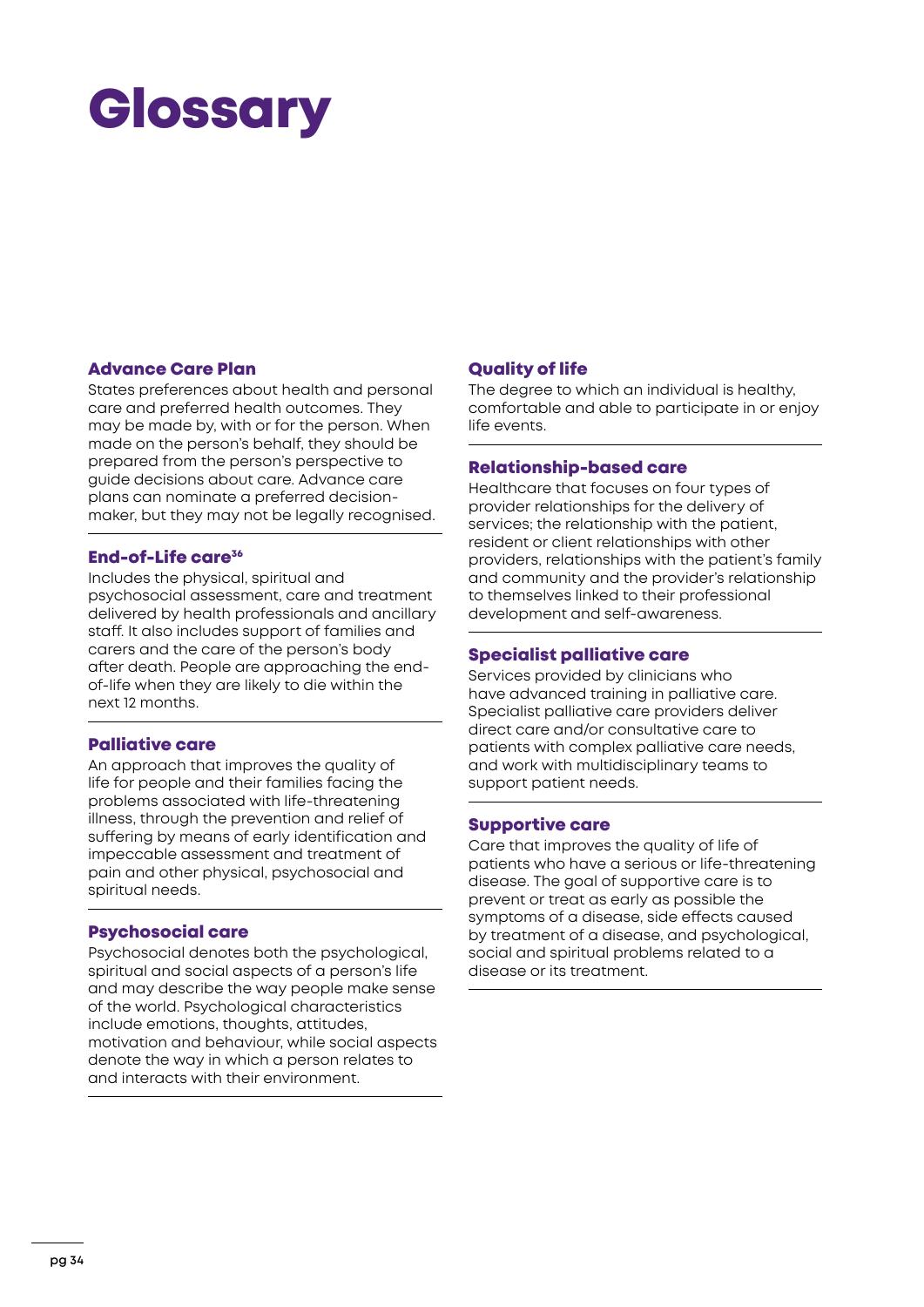# <span id="page-34-0"></span>Appendices

#### Appendix 1.

Palliative Care Australia stipulates in its 'Palliative Care 2030 Report' that "All Australians have a human right to high quality palliative care" and "Australia will maintain the universal health system, and equity of access remains a priority for all levels of government."<sup>37</sup>

#### Appendix 2.

During the Covid-19 pandemic, we saw the impact of lockdowns and the importance of caring for at-risk and older populations play out in mainstream media. This, combined with heightened community expectations at the end-of-life, has increased interest in and visibility of what a 'good death' is.

Initiatives that focus on normalising and promoting conversations about end-of-life care, death and loss have been around for many years. But with increased awareness, we might see a resurgence of Death cafes, 38 'Death Over Dinner', 'Dying to Talk' and 'Dying to Know Day' and death education. For example, public health model *Compassionate Communities* focuses on building social capital within local communities to support individuals who are living with advanced illness.<sup>39</sup>

#### Appendix 3.

Barriers to accessing palliative care include:

- Palliative care's historical focus on supporting people with a cancer diagnosis means others with life-limiting illnesses such as heart failure, kidney disease and dementia have had limited access – despite clear benefits such care could have.
- Complex funding models for palliative care have led to inequitable access to services. This is exacerbated for the growing number of patients with complex conditions like dementia, leading to significant delays in referrals.
- Structural barriers to accessing best practice end-of-life care in the residential care sector amid decades of chronic underfunding and workforce shortages means palliative care is not recognised as 'core business'.
- A skill shortage and lack of care workers means the sector can't meet the growing demand for non-clinical end-of-life care. There are also shortages in experienced palliative care nurses and generalist clinical professionals, specifically nurses and GPs, to support palliative care in residential aged care homes.
- Poorly resourced regional and remote regions have inadequate support for vulnerable communities like First Nations peoples.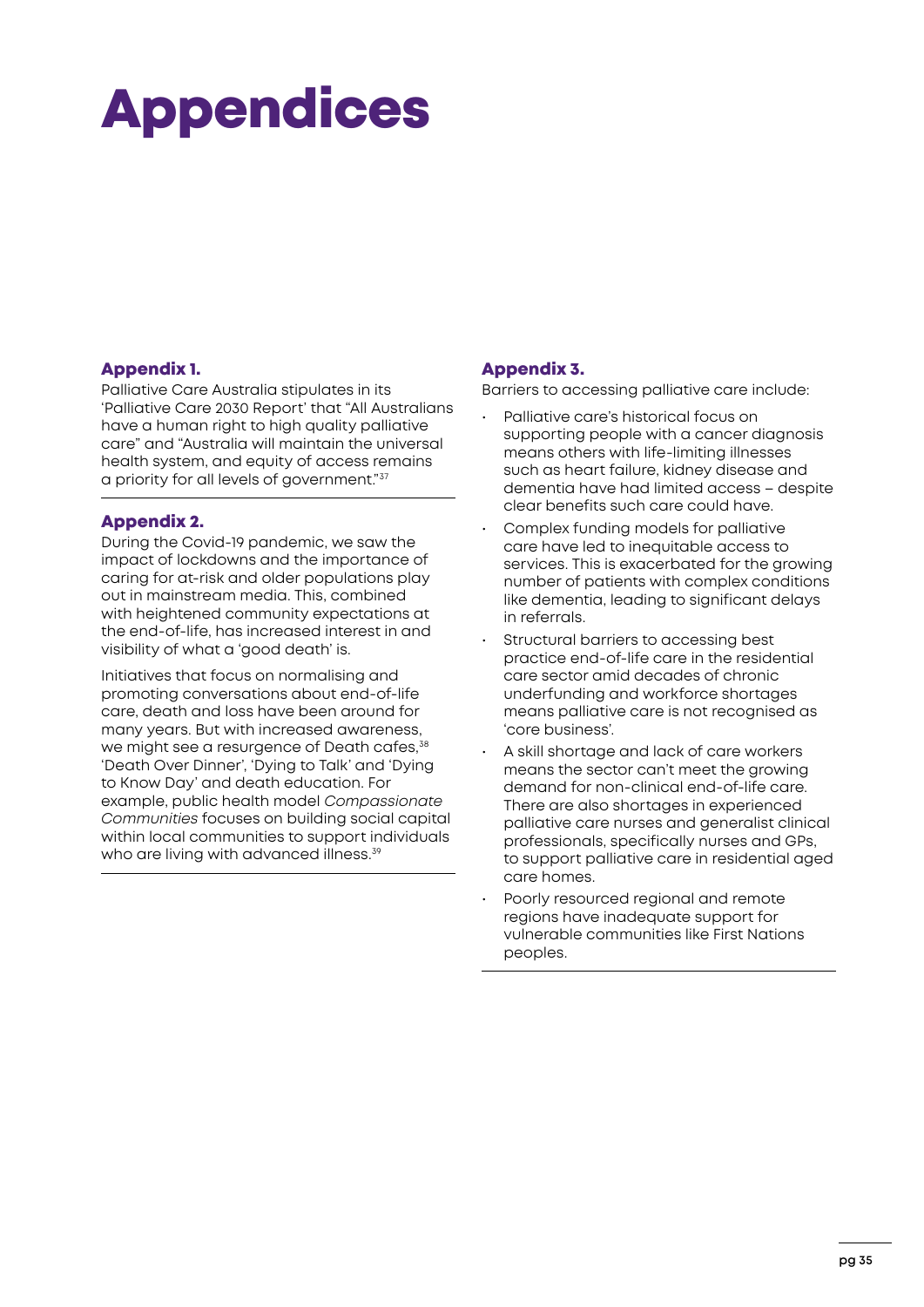#### Appendix 4.

The Royal Commission into Aged Care, Quality and Safety delivered its recommendations in early 2021, following a two-year process accepting 10,574 public submissions, assessing 1,074 aged care provider responses and hearing from 600 witnesses.

*"Four areas that require immediate attention in quality and safety ... food and nutrition, dementia care, the use of restrictive practices and palliative care."*

The recommendations<sup>40</sup> linked to palliative care include the need for:

- Improved access to specialists and other health practitioners through multidisciplinary outreach services – expansion of the *Greater Choice for at Home Palliative Care* measure through the Primary Health Networks.
- A new primary care model with accredited aged care GPs – boosting existing aged care incentives for GPs to practice in aged care to support residents' palliative care needs.
- Government to work with states and territories to develop an appropriate multidisciplinary service model for residential aged care, to avoid unnecessary hospitalisations.
- Improved access to state and territory health services for people in aged care.
- Dementia and palliative care training for aged care workers – new accredited Certificate III courses are required.

#### Appendix 5.

A 2018 Australian Institute of Health and Welfare Report<sup>41</sup> looked at how 245,000 older Australians who died between 2012-14 used aged care program funding.

Eighty percent used at least one program to support the most prevalent diagnoses of heart disease, dementia and cerebrovascular disease. Most people accessing Permanent Residential Aged Care (PRAC) funding had dementia, with the highest group accessing Home and Community Care (HCAC) funding having a heart disease or cancer diagnosis.

#### Appendix 6.

The Australian Institute of Health and Welfare reported that only 1 in 77 aged care residents had an Aged Care Funding Instrument (ACFI) appraisal indicating the need for palliative care.42 This number is expected to increase substantially. A new funding instrument, Australian National Aged Care Classification (AN-ACC) will include a separate classification for palliative care and provide a new incentive for aged care providers to identify residents' end-of-life needs and take a palliative approach to their care.

#### Appendix 7.

As part of the 2021-22 Budget, the federal government has committed \$119billion over four years43 to invest in aged care. This includes \$37.3million over the next three years to enable all Primary Health Networks to design and implement locally appropriate initiatives as part of the *Greater Choices for At Home Palliative Care* measure. Some states and territories have also committed additional funding to palliative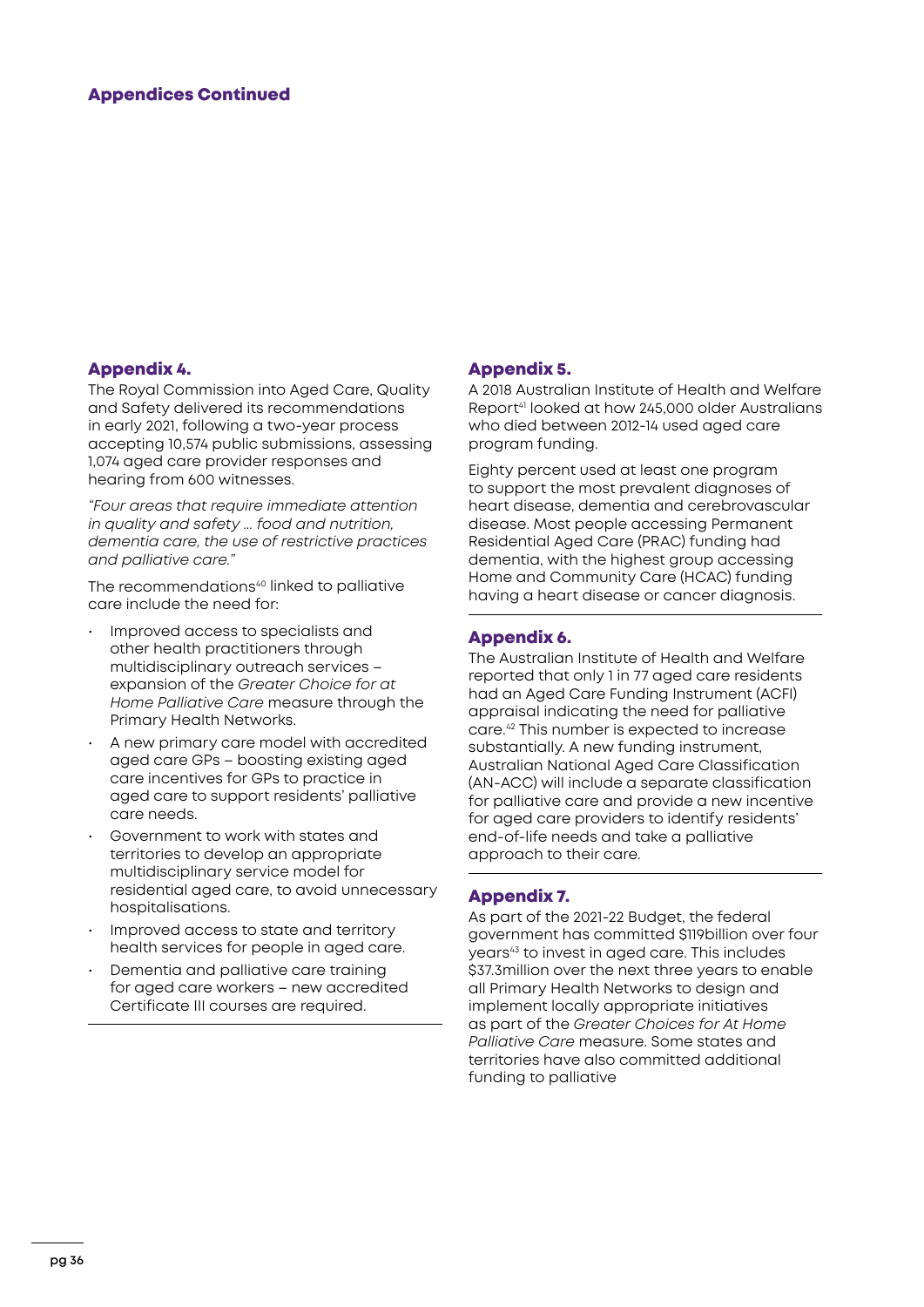care services.

Medicare spent \$7.1million on Specialist Palliative Care services in 2019-20, up from \$5.3million in 2013-14,<sup>44</sup> showing increasing demand over a six-year period.

KPMG's 2020 health economics analysis into palliative care called for an "overhaul of the palliative care system in Australia." It calculated that an additional annual upfront investment of just over \$350million would reduce unnecessary and costly emergency department visits, hospital stays and intensive care admissions, saving the broader healthcare system \$450million annually.<sup>45</sup>

#### Appendix 8.

There are four Australian expert organisations offering evidence-based education and resources:

- Palliative Care Outcomes Collaboration (PCOC)46 through the University of Wollongong.
- End-of-life Directions for Aged Care (ELDAC).<sup>47</sup>
- Program of the Experience in the Palliative Approach (PEPA).<sup>48</sup>
- Care Search.<sup>49</sup> run by Flinders University.

Various state health departments have developed Palliative Care Frameworks and Plans to help people and services work together and create consistency across health systems. The End-of-Life and Palliative Care Framework 2019-2024<sup>50</sup> outlines how NSW can do this to deliver high quality person-centred end-of-life care.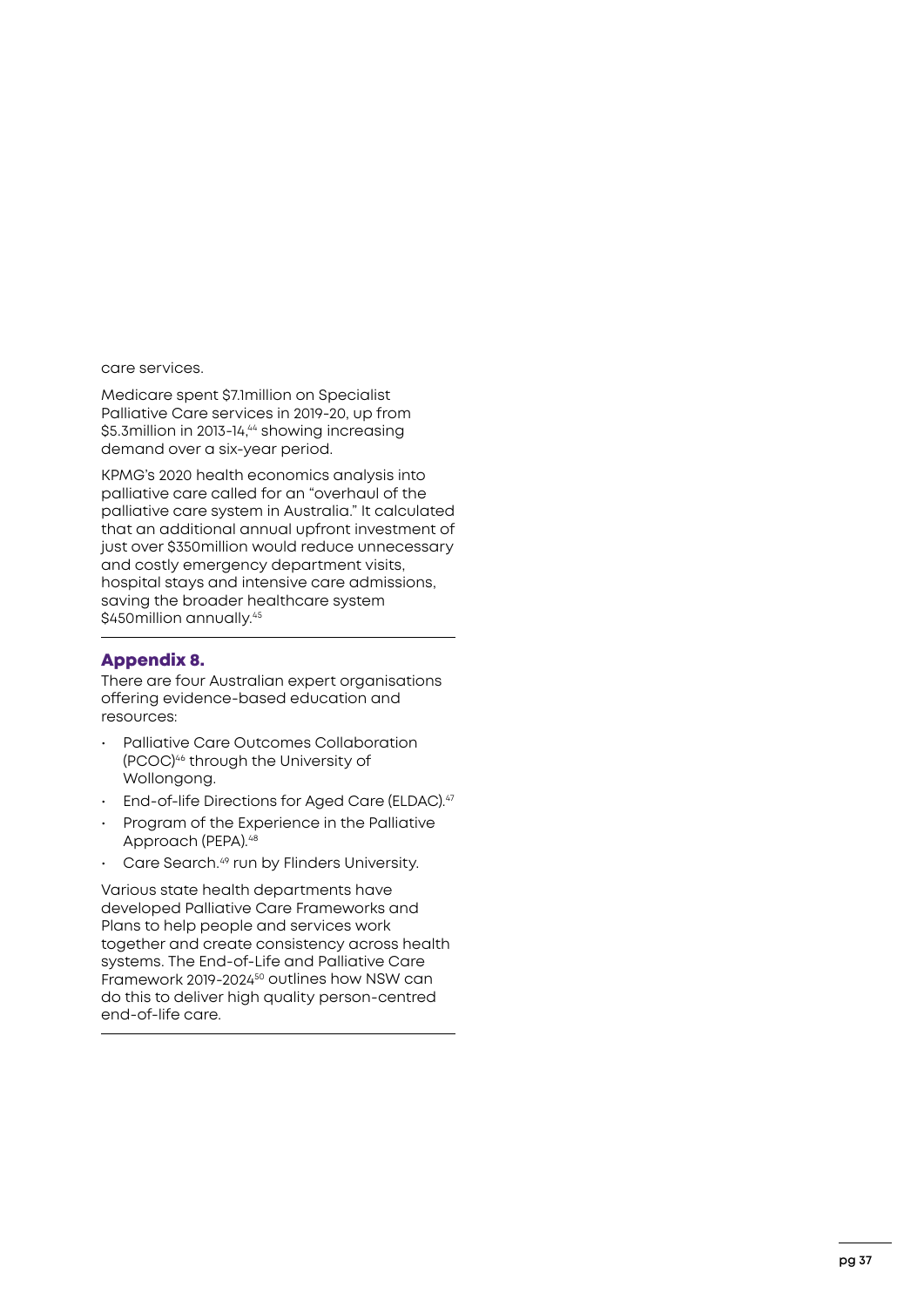# <span id="page-37-0"></span>References

- 1 Commonwealth of Australia. *Royal Commission into Aged Care, Quality and Safety. Final Report: Care, Dignity and Respect.* 2021.
- 2 Palliative Care Australia, *Palliative Care Australia Roadmap 2022-2027,* Canberra, p. 22.
- 3 P Hudson et al, *'Reframing palliative care to improve the quality of life of people diagnosed with a serious illness',* Medical Journal of Australia, vol 215, no. 10, pp.443-446.
- 4 ibid.
- 5 K Eagar et al, *Big data improves patient outcomes: evidence from the Australian Palliative Care Outcomes Collaboration*. Internal report: Palliative Care Outcomes Collaboration, Australian Health Services Research Institute, University of Wollongong.
- 6 Australian Institute of Health and Welfare, *People's care needs in aged care,*  Proportion of current assessment ratings by care domain, 30 June 2020*,* Canberra, 2021.
- 7 Australian Institute of Health and Welfare, *Palliative care services in Australia,* Table AC.4 Separations of permanent residential aged care residents, by palliative care status, mode of separation, 2019-20, Canberra 2021.
- 8 KPMG analysis of *Palliative care services in Australia: Medicare subsidised palliative medicine services*, Table MBS.6: MBS-subsided palliative medicine specialist services by remoteness area of usual residence, 2019-20.
- 9 [https://www.who.int/news-room/facts-in](https://www.who.int/news-room/facts-in-pictures/detail/palliative-care)[pictures/detail/palliative-care](https://www.who.int/news-room/facts-in-pictures/detail/palliative-care) (Accessed on 7/6/21).
- 10 Palliative Care Australia 2018, *Palliative Care 2030 – working towards the future of quality palliative care for all*, PCA, Canberra.
- 11 Australian Government Department of Health. *National Palliative Care Strategy 2018*. Canberra 2017.1
- 12 Australian Government Department of Health. *National Palliative Care Strategy 2018*. Canberra 2017.
- 13 Australian Government Department of Health. *National Palliative Care Strategy 2018*. Canberra 2017.
- 14 Research Centre for Palliative Care, Death & Dying, Flinders University. *Rapid review of the literature on end-of-life care 2021 Report*, prepared for the Australian Commission on Safety and Quality in Health Care.
- 15 Palliative Care Australia and KPMG. *Investing to Save -The-economics-ofpalliative-care*. May 2020.
- 16 Swerissen H, and Duckett S, 2014. *Dying Well.* Grattan Institute page 2.
- 17 [www.health.gov.au/resources/](http://www.health.gov.au/resources/publications/the-national-palliative-care-strategy-2018) [publications/the-national-palliative](http://www.health.gov.au/resources/publications/the-national-palliative-care-strategy-2018)[care-strategy-2018](http://www.health.gov.au/resources/publications/the-national-palliative-care-strategy-2018) (Accessed 3/6/21).
- 18 Australian Government Department of Health. *National Palliative Care Strategy 2018*. Canberra 2017.
- 19 Patterson R, Hazelwood M. *'Dining with Death' – Conversation menus as a means of educating people about death, dying and bereavement*. BMJ Supportive Palliative Care. 2014; 4:178.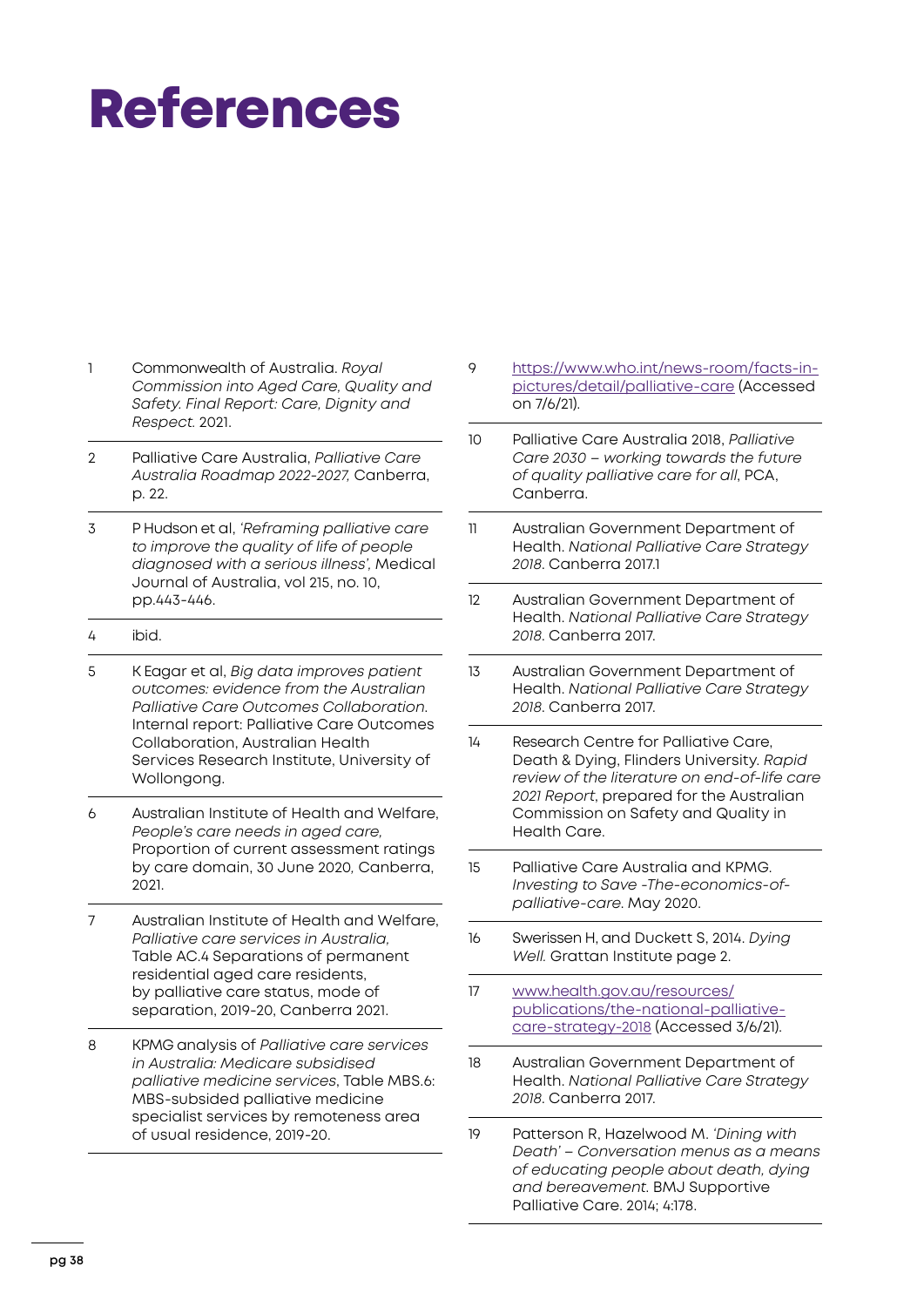- 20 Miles L, Corr CA. *Death Café: What is it and what we can learn from it.* OMEGA – Journal of Death and Dying. 2017;75(2): 151-165.
- 21 Commonwealth of Australia. Royal Commission into Aged Care, Quality and Safety. *Final Report: Care, Dignity and Respect*. 2021.
- 22 [https://www.aihw.gov.au/reports/](https://www.aihw.gov.au/reports/palliative-care-services/palliative-care-services-in-australia/contents/summary) [palliative-care-services/palliative-care](https://www.aihw.gov.au/reports/palliative-care-services/palliative-care-services-in-australia/contents/summary)[services-in-australia/contents/summary](https://www.aihw.gov.au/reports/palliative-care-services/palliative-care-services-in-australia/contents/summary) (Accessed 8/6/21)
- 23 Palliative Care Australia and KPMG. *Investing to Save -The-economics-ofpalliative-care*. May 2020.
- 24 ibid.
- 25 ibid.
- 26 ibid.
- 27 [https://www.aihw.gov.au/reports/](https://www.aihw.gov.au/reports/palliative-care-services/palliative-care-services-in-australia/contents/summary) [palliative-care-services/palliative-care](https://www.aihw.gov.au/reports/palliative-care-services/palliative-care-services-in-australia/contents/summary)[services-in-australia/contents/summary](https://www.aihw.gov.au/reports/palliative-care-services/palliative-care-services-in-australia/contents/summary) (Accessed 8/6/21).
- 28 [https://www.aihw.gov.au/reports/](https://www.aihw.gov.au/reports/palliative-care-services/palliative-care-services-in-australia/contents/summary ) [palliative-care-services/palliative-care](https://www.aihw.gov.au/reports/palliative-care-services/palliative-care-services-in-australia/contents/summary )[services-in-australia/contents/summary](https://www.aihw.gov.au/reports/palliative-care-services/palliative-care-services-in-australia/contents/summary ) (Accessed 8/6/21).
- 29 Palliative Care Australia and KPMG. *Investing to Save -The-economics-ofpalliative-care*. May 2020.
- 30 [https://www.eldac.com.au/tabid/5371/](https://www.eldac.com.au/tabid/5371/Default.aspx) [Default.aspx](https://www.eldac.com.au/tabid/5371/Default.aspx) (Accessed 5/10/21).
- 31 Australian Government Department of Health. *National Palliative Care Strategy 2018*. Canberra 2017.
- 32 HammondCare Annual Report 2020-21.
- 33 HammondCare Annual Report 2020-21.
- 34 HammondCare Strategic Plan, *Future Directions 2018-22.*
- 35 Palliative Care Australia. *Palliative Care Service Development Guidelines.* January 2018.
- 36 General Medical Council. *Treatment and care towards the end-of-life: good practice in decision making.* (Accessed 15 Oct 2021), at [www.gmc-uk.org/guidance/](http://www.gmc-uk.org/guidance/ethical_guidance/end_of_life_care.asp.)) ethical guidance/end of life care.asp.).
- 37 Palliative Care Australia 2018, *Palliative Care 2030 – working towards the future of quality palliative care for all,* PCA, Canberra.
- 38 Miles L, Corr CA. *Death Café: What is it and what we can learn from it.* OMEGA – Journal of Death and Dying. 2017;75(2): 151-165.
- 39 Ross F. *Compassionate Communities.* British Journal of Community Nursing. 2018;23(8):369.
- 40 Commonwealth of Australia. Royal Commission into Aged Care, Quality and Safety. *Final Report: Care, Dignity and Respect*. 2021.
- 41 Australian Institute of Health and Welfare 2018. *Cause of death patterns and people's use of aged care: A Pathway in Aged Care analysis of 2012–14 death statistics*. Cat. no. AGE 83. Canberra: AIHW.
- 42 [https://www.aihw.gov.au/reports/](https://www.aihw.gov.au/reports/palliative-care-services/palliative-care-services-in-australia/contents/summary ) [palliative-care-services/palliative-care](https://www.aihw.gov.au/reports/palliative-care-services/palliative-care-services-in-australia/contents/summary )[services-in-australia/contents/summary](https://www.aihw.gov.au/reports/palliative-care-services/palliative-care-services-in-australia/contents/summary ) (Accessed 8/6/21).
- 43 [https://www.australianageingagenda.](https://www.australianageingagenda.com.au/executive/aged-care-budget-outlines-new-residential-model/#:~:text=The%20budget%20includes%20%24652.1%20million,grow%20and%20upskill%20the%20workforce) [com.au/executive/aged-care](https://www.australianageingagenda.com.au/executive/aged-care-budget-outlines-new-residential-model/#:~:text=The%20budget%20includes%20%24652.1%20million,grow%20and%20upskill%20the%20workforce)[budget-outlines-new-residential](https://www.australianageingagenda.com.au/executive/aged-care-budget-outlines-new-residential-model/#:~:text=The%20budget%20includes%20%24652.1%20million,grow%20and%20upskill%20the%20workforce)[model/#:~:text=The%20budget%20](https://www.australianageingagenda.com.au/executive/aged-care-budget-outlines-new-residential-model/#:~:text=The%20budget%20includes%20%24652.1%20million,grow%20and%20upskill%20the%20workforce) [includes%20%24652.1%20million,grow%20](https://www.australianageingagenda.com.au/executive/aged-care-budget-outlines-new-residential-model/#:~:text=The%20budget%20includes%20%24652.1%20million,grow%20and%20upskill%20the%20workforce) [and%20upskill%20the%20workforce](https://www.australianageingagenda.com.au/executive/aged-care-budget-outlines-new-residential-model/#:~:text=The%20budget%20includes%20%24652.1%20million,grow%20and%20upskill%20the%20workforce) (Accessed 25/6/21).
- 44 [https://www.aihw.gov.au/reports/](https://www.aihw.gov.au/reports/palliative-care-services/palliative-care-services-in-australia/contents/summary ) [palliative-care-services/palliative-care](https://www.aihw.gov.au/reports/palliative-care-services/palliative-care-services-in-australia/contents/summary )[services-in-australia/contents/summary](https://www.aihw.gov.au/reports/palliative-care-services/palliative-care-services-in-australia/contents/summary ) (Accessed 3/6/21).
- 45 Palliative Care Australia and KPMG. *Investing to Save -The-economics-ofpalliative-care*. May 2020.
- 46 <https://www.uow.edu.au/ahsri/pcoc/> (Accessed 28/6/21)
- 47 [https://www.eldac.com.au/tabid/6512/](https://www.eldac.com.au/tabid/6512/Default.aspx) [Default.aspx](https://www.eldac.com.au/tabid/6512/Default.aspx) (Accessed 28/6/21)
- 48 <https://pepaeducation.com/>(Accessed 5/10/21).
- 49 [https://www.caresearch.com.au/](https://www.caresearch.com.au/Caresearch/Default.aspx) [Caresearch/Default.aspx](https://www.caresearch.com.au/Caresearch/Default.aspx) (Accessed 28/6/21).
- 50 NSW Ministry of Health. *End-of-life and Palliative Care Framework 2019-24*. Feb 2019.